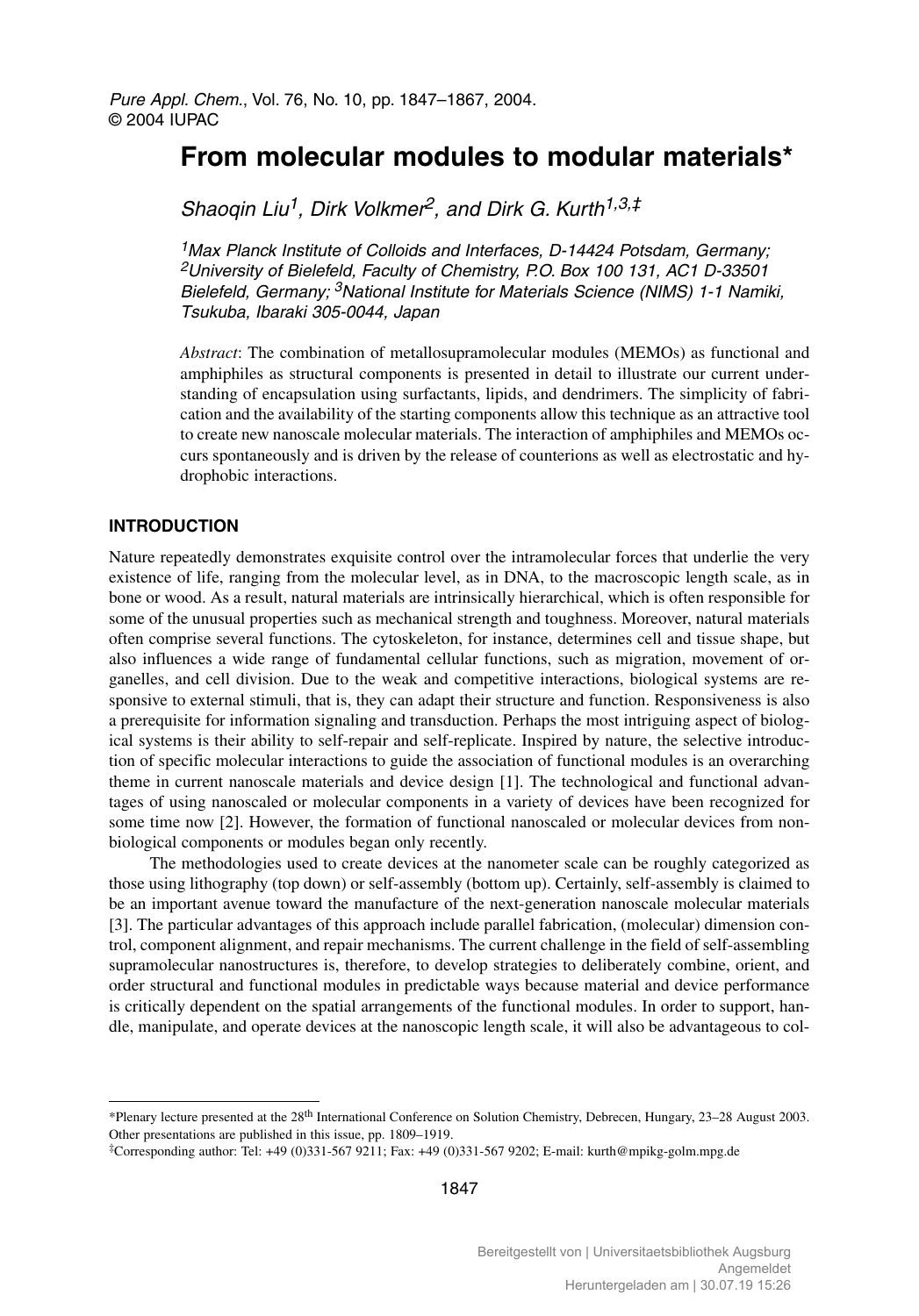lect and arrange the components in surface-confined structures, however, until now there are no generic methodologies available to achieve this goal [4]. In the last few years, the development of new methodologies to construct molecular objects with nanoscopic dimensions capable of mesoscopic pattern formation has been at the focus of supramolecular science [5]. With the remarkable progress in self-assembly of molecular components into specific arrays and polymers, there are many other recent examples of supramolecular species that are proposed as potential components for nanoscopic devices. In particular, the combination of supramolecular modules (SUMOs) as functional and amphiphiles as structural components appears as an attractive route toward this goal. The interaction of amphiphiles and SUMOs occurs spontaneously and is driven by the release of counterions as well as electrostatic and hydrophobic interactions [6].

Amphiphilic self-assembly is by far the most fundamental mechanism for the construction of soft matter materials [7] because soft materials exhibit significant technological value, as in microfluidic devices, electrical nanodevices [8], gene therapeutics [9], prostheses [10], cellular engineering [11], and medical devices [12], as well as sensing, catalysis, and signal tranduction [13]. Supramolecular complexes of surfactants [14–28] and lipids [29] with polyelectrolytes show a well-defined nanostructure as well as interesting mechanical and dielectric properties. Such composite systems, containing biological or naturally polyelectrolytes, can be used as drug delievery systems [30], pH-switchable systems [31], and templates for directing the structure of polymer architectures [32]. The self-assembly of amphiphiles and SUMOs is a simple yet efficient way of producing melt-processable, soluble materials with properties that range from thermoplastic through elastomeric to thermosetting [33]. In addition, amphiphilic self-assembly offers a promising solution to a prevailing problem in supramolecular materials chemistry: The modularity of this approach provides extensive control of structure and function from molecular to macroscopic length scale. In addition, the use of modules provides an unsurpassed degree of synthetic simplicity, diversity, and flexibility. The ability to control the spatial arrangement of functional constituents is of critical importance with respect to the encoding of new (collective) properties and the exploitation of a material's potential. However, the potential lack of symmetrical invariance (e.g., crystallinity) in such devices and materials poses a serious challenge to structure determination by traditional diffraction methods, which is of prime importance for the understanding of accurate structure–property relationships. Further progress in this area will, therefore, call for interdisciplinary research programs that go beyond the classical approaches in chemistry, physics, and engineering.

# **METALLOSUPRAMOLECULAR MODULES**

Metallosupramolecular modules (MEMOs) made by metal ion-directed self-assembly are of particular interest for the construction of technological devices [34–36]. They provide a set of well-defined coordination geometries, a range of binding strengths and ligand exchange kinetics that allow reversible assembly–disassembly of supramolecular architectures, including switchable interaction sites. In addition, they possess a variety of photochemical, electrochemical, and reactive properties that are relevant for functional devices. Metal ions collect and spatially direct the assembly of ligands according to predetermined coordination algorithms. The final properties can, therefore, be tailored through the judicious choice of steric and electronic ligand–metal ion interactions [37]. The occurrence of semi-occupied d-orbitals gives rise to some of the most prominent properties of MEMOs including strong absorption, high quantum yields, suitable excited state life times, luminescence, and tunable redoxstates. These features can be explored for optical nonlinearity [38] as well as photomediated charge separation [39] for artificial photosynthesis. The splitting of the d-orbitals in a ligand field of appropriate symmetry and strength can give rise to thermally or photoinduced spin transition and spin crossover phenomenon, the most intriguing one being light-induced excited spin-state trapping (LIESST) [40], reverse [41] and low-spin LIESST [42]. While photomediated charge separation in polynuclear complexes has been studied in terms of artificial photosynthesis, such systems are also interesting for information processing devices.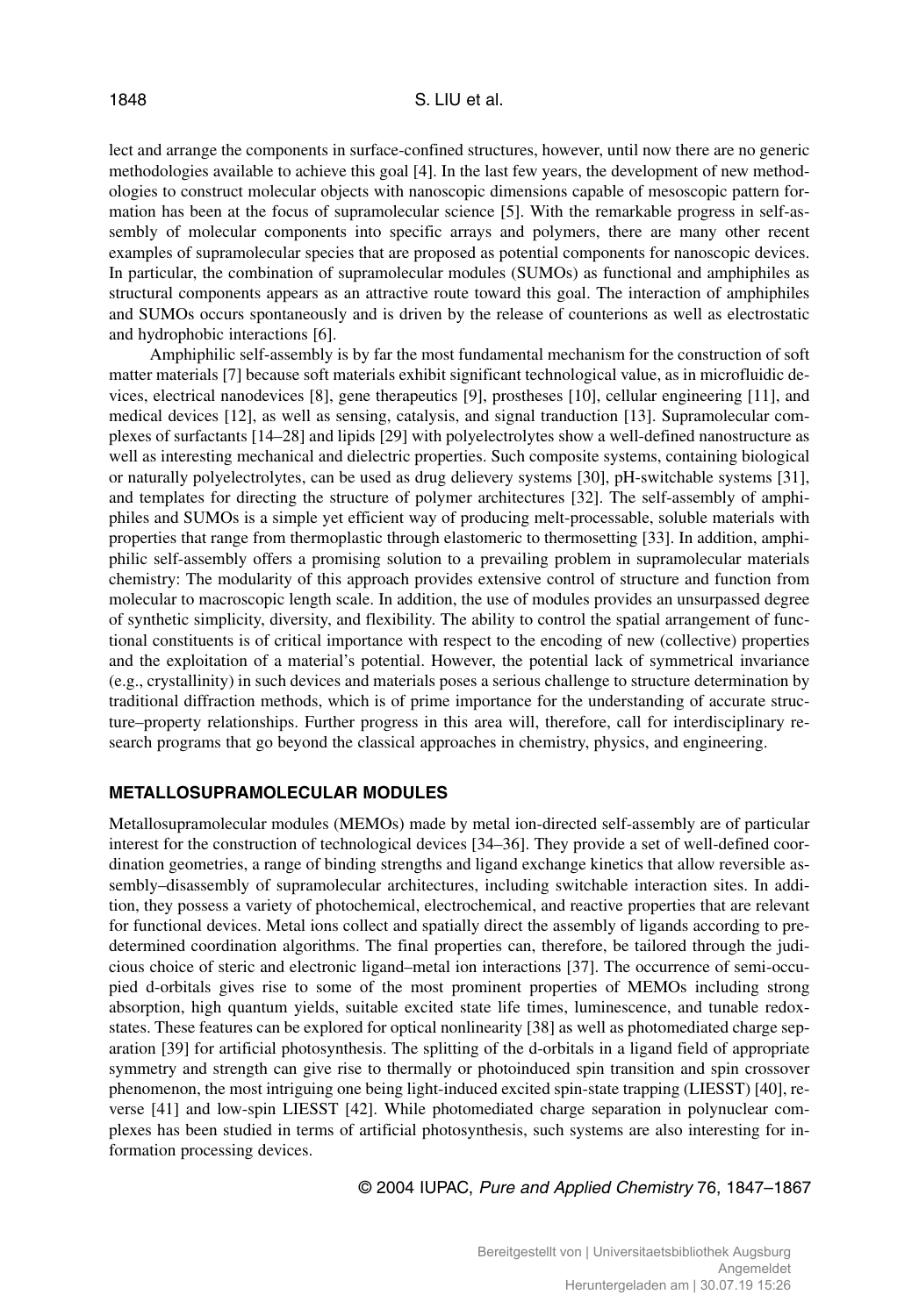Another promising class of MEMOs are polyoxometallates (POMs), well-defined, discrete nanoscopic clusters with a wide variety of applications in fundamental and applied science including catalysis [43], electrochemistry [44], electrooptics [45], and medicine [46]. In contrast to many semiconductor nanoparticles and quantum dots, POMs are transition-metal oxide clusters that are uniform at the atomic level with a broad range of structures and properties that form through sequential self-assembly of metal-oxygen building blocks (see Fig. 6). An attractive feature of POM clusters is the ability of the metal-oxygen framework to accommodate excess electrons [47]. The reduction is generally reversible and occurs with marginal structural rearrangement. The reduced POMs frequently display a deep blue color. The ability to accept electrons under alteration of the light-absorbing properties is perhaps the most promising effect for the construction of functional devices and materials. The extinction coefficient of the colored POM state is comparable to that of organic dyes, however, the photochemical stability of POMs is far superior to that of organic molecules. The reduction of the POM cluster results in accumulation of negative charge, which increases the basicity of the POM anion. The reduction process may, therefore, be accompanied by concomitant protonation and, as a result, the redox properties of POMs are markedly pH-sensitive. While through crystal engineering, extended 2- and 3-dimensional solid-state arrays may be constructed, the exploitation and the encoding of value-adding properties of POMs as functional components in advanced materials remains elusive, mainly due to the fact that these materials are obtained as crystalline solids that are hard to process. Due to the high lattice energies associated with crystallization, the occurrence of distinct supramolecular architectures, such as liquid-crystalline phases, are rarely observed [48].

Due to the numerous properties of MEMOs, one can envision a wide variety of potential applications that utilize photons, electrons, spin transitions, and recognition phenomena at the metal center or in the coordination sphere in order to store, handle, or process information. Integration of these functional modules in suitable device architectures is, therefore, an important and rewarding research opportunity.

# **METALLOSUPRAMOLECULAR POLYELECTROLYTE-AMPHIPHILE COMPLEXES**

A facile entry to complex hierarchical architectures is based on a colloid-chemical approach by decorating metallo-units with amphiphiles [49–52]. First, metal-induced self-assembly with ditopic ligands, such as bisterpyridines, results in extended, one-dimensional metallosupramolecular polyelectrolytes (MEPEs). A linear, positively charged macromolecule is formed due to the octahedral coordination geometry around the metal center. Second, amphiphilic self-assembly of MEPE and an amphiphile, such as dihexadecyl phosphate (DHP), results in spontaneous formation of polyelectrolyte-amphiphile complexes (PACs). The composition of PAC-**1** formed under the particular assembly conditions is such that six DHPs bind per repeat unit [53]. Presumably, DHPs form a charged hydrogen-bonded network, which binds to MEPE through electrostatic interactions as schematically depicted in Scheme 1. In contrast, the composition of PAC-**2** and PAC-**3** are such that two DHPs bind per repeat unit. The association of MEPE and DHP has a profound impact on the properties of the final material. PACs dissolve in common organic solvents and spread at the air–water interfaces, indicating that the amphiphiles effectively shield the hydrophilic portion of MEPE. We, therefore, assume that, in solution, the amphiphiles are predominately located around the hydrophilic metal-ion centers as depicted in Scheme 1. Different metal ions can be introduced in MEPE either deliberately or statistically. Coassembly with macromolecular receptors results in novel block copolymers.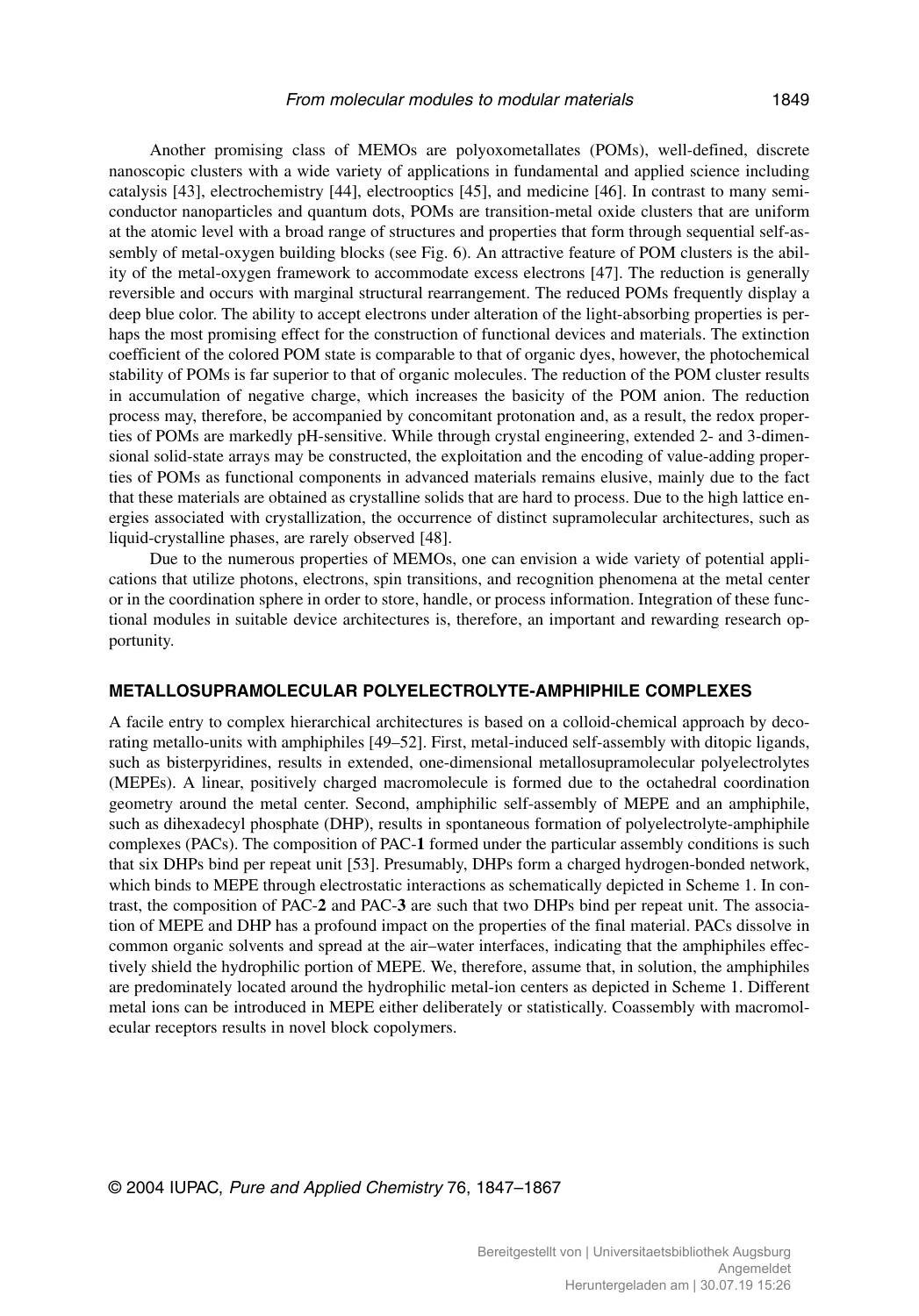

**Scheme 1** Metal ion-induced self-assembly of ditopic modules results in metallosupramolecular polyelectrolytes (MEPEs). By assembling MEPE with amphiphiles, the corresponding polyelectrolyte-amphiphile complexes (PACs) are formed. Coassembly with macromolecular receptors results in novel block copolymers. Different metal ions can be introduced in the systems either statistically or deliberately. The structure and properties of these systems shall be explored in solution, lyo- and thermotropic mesophases, thin films, and nanostructures. The weak competing interactions that hold the components in place make these extended supramolecular assemblies ideal model systems to study the effect of external stimuli on macroscopic properties.

## **Langmuir monolayer**

The Langmuir–Blodgett (LB) technique was one of the first methods to fabricate thin films with longrange order and precise thickness control and played a key role in the development of molecular electronics [54]. The defined conditions of the air–water interface permit us to explore the surface activity and provide molecular-level control to construct layered materials using LB film transfer. The general concept of Langmuir monolayer preparation and LB transfer is depicted as follows: A known amount of the sample is dissolved in a water-immiscible volatile solvent, and the solution is spread on the water surface contained within a Langmuir trough. Upon evaporation of the solvent, a monolayer remains at the air–water interface, which is subsequently compressed with a moving barrier, while the pressure is recorded. During compression, the surface pressure,  $\pi$ , is measured and displayed as a function of the corresponding area, *A*, revealing details of the phase behavior of the monolayer as well as information about the size of the molecules. Langmuir monolayers can be transferred on solid substrates by dipping an appropriate substrate through the interface at constant pressure. Repeated monolayer transfer generally yields highly ordered lamellar multilayers.

Spreading the preformed PAC-1 at the air–water interface results in a Langmuir monolayer (Fig. 1) [53]. The interaction between DHP and MEPE evoke an untitled hexagonal liquid-condensed phase of the aliphatic alkyl chains even at low surface pressure. The electrostatic coupling is thought to be responsible for the stability of the Langmuir monolayer and its high collapse pressure. In contrast to the Langmuir monolayer of neat DHP, the PAC-1 isotherm shows no distinct phase transition between the titled and untitled liquid-condensed phase, which is ascribed to the polycrystalline nature of the PAC-1 Langmuir monolayer. The structure of the PAC-1 Langmuir monolayer is rationalized as a stratified bilayer architecture as schematically depicted in Fig. 1. The amphiphilic molecules assemble into a closed packed monolayer (with occasional aggregates) on the water surface, while the MEPE is immersed in the aqueous subphase, electrostatically coupled to the DHP monolayer. The structural flexibility required to form this stratified architecture is provided by the noncovalent interactions within the PAC assembly. The driving force for the structural organization is provided by the prevailing surface tension across the air–water interface.

PAC monolayers are readily transferred onto solid substrates with the LB technique [49]. In the case of PAC-1, the average thickness per layer is  $2.8 \pm 0.2$  nm, corresponding to a monolayer. Repeated transfer leads to a LB multilayer. X-ray reflectance shows both Kiessig fringes as well as Bragg peaks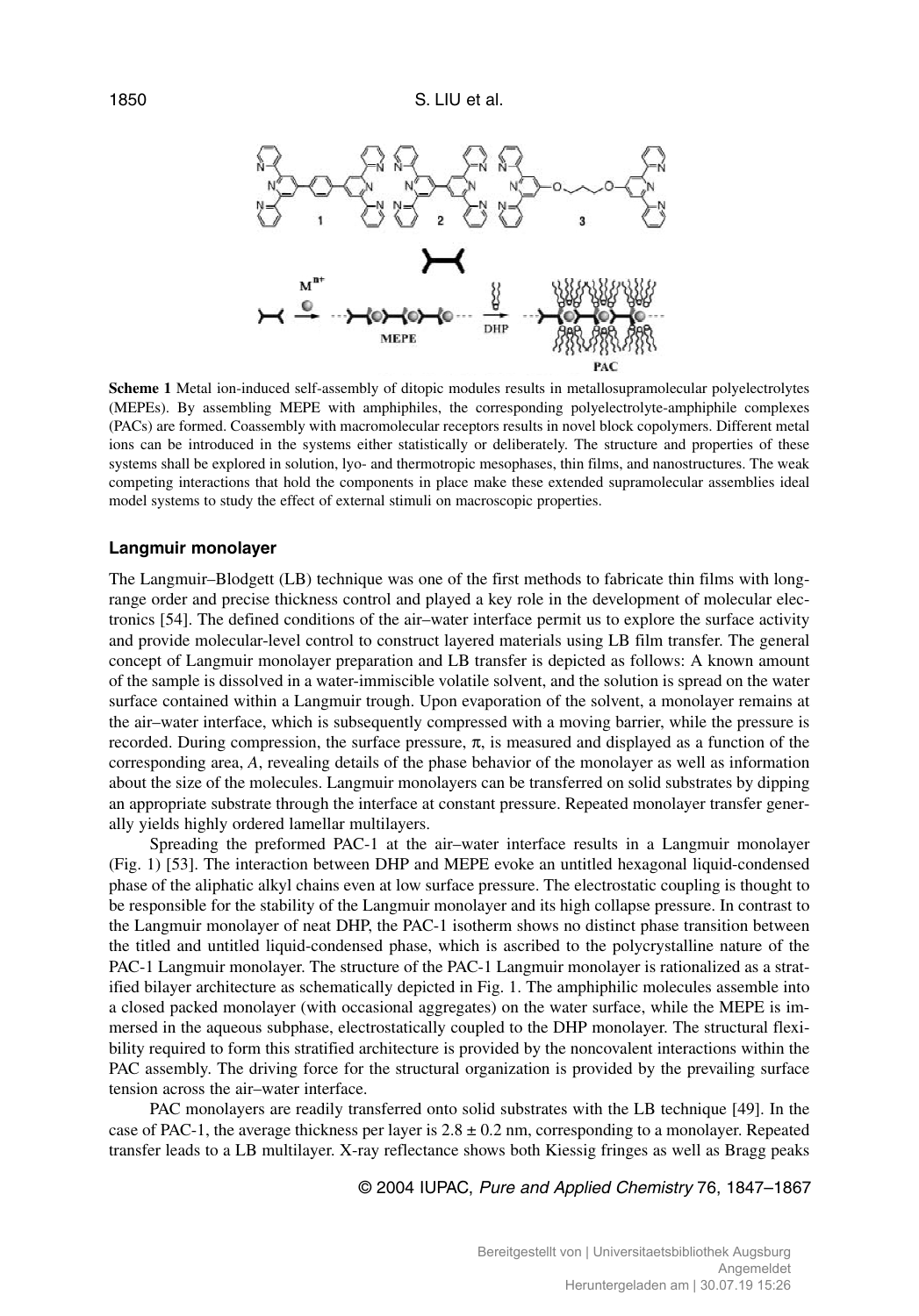

**Fig. 1** Left: Compression isotherm (solid line) and expansion hysteresis (dotted line) of the PAC-1 monolayer at the air–water interface. The monolayer shows no distinct phase transitions. The area per molecule at the collapse pressure is  $\sim$ 2.2 nm<sup>2</sup> per molecule corresponding to six DHPs. The collapse pressure is remarkably high. The monolayer of neat DHP (inset) shows a distinct phase transition. The structure of the alkyl chains in both phases is schematically depicted. Right: Schematic bilayer architecture of the PAC-1 monolayer at the air–water interface. The amphiphilic component forms a (partially) charged template layer, to which MEPE adsorbs from underneath. (Adapted from ref. [53]).

indicating the high order of the LB layers. Notably, X-ray reflectance curves of a film made of *l* layer shows only  $1/2$  Kiessig fringes before the first-order Bragg peak, indicating that the LB films are of Y type and consist of amphiphile/MEPE sandwich layers. The LB layers are also oriented within the plane of the layers. Transfer of monolayers on the solid support causes macroscopic orientation of the MEPE rods along the transfer direction.

Thin layered films of MEPE can also be made by electrostatic layer-by-layer self-assembly (ELSA). Here, the positive charged MEPE is adsorbed on negatively charged interfaces, generally suitable polyelectrolytes. While this procedure offers many advantages, such as deposition from solution, simple equipment, coatings on arbitrary surfaces, etc., the resulting layers do not have the same degree of order as the LB films of PACs [55].

#### **Mesophases**

The molecular geometry of PAC with a rod-like backbone and flexible amphiphilic molecules suggests liquid-crystalline behavior [52,56]. The solid-state organization of a free-standing PAC-1 film is decoded by a combination of X-ray scattering and molecular modeling (Fig. 2). A first evaluation of the X-ray scattering data indicates a lamella structure. Through molecular modeling, the initial structure is refined until a best match between calculated and experimental scattering curves is achieved. The hierarchical architecture of PAC-1 consists of flat lamellae of alternating interdigitated DHP and MEPE strata. This architecture is in marked contrast to that of corresponding LB multilayers. The LB films also have a lamellar superstructure but a lamella consists of four strata, namely, DHP, MEPE, MEPE, and DHP. In addition, the DHP molecules in LB films are not interdigitated due to the preorganization at the air–water interface. This comparison demonstrates how the modular nature permits controlling the architecture from molecular to macroscopic length scales through the boundary conditions during self-assembly.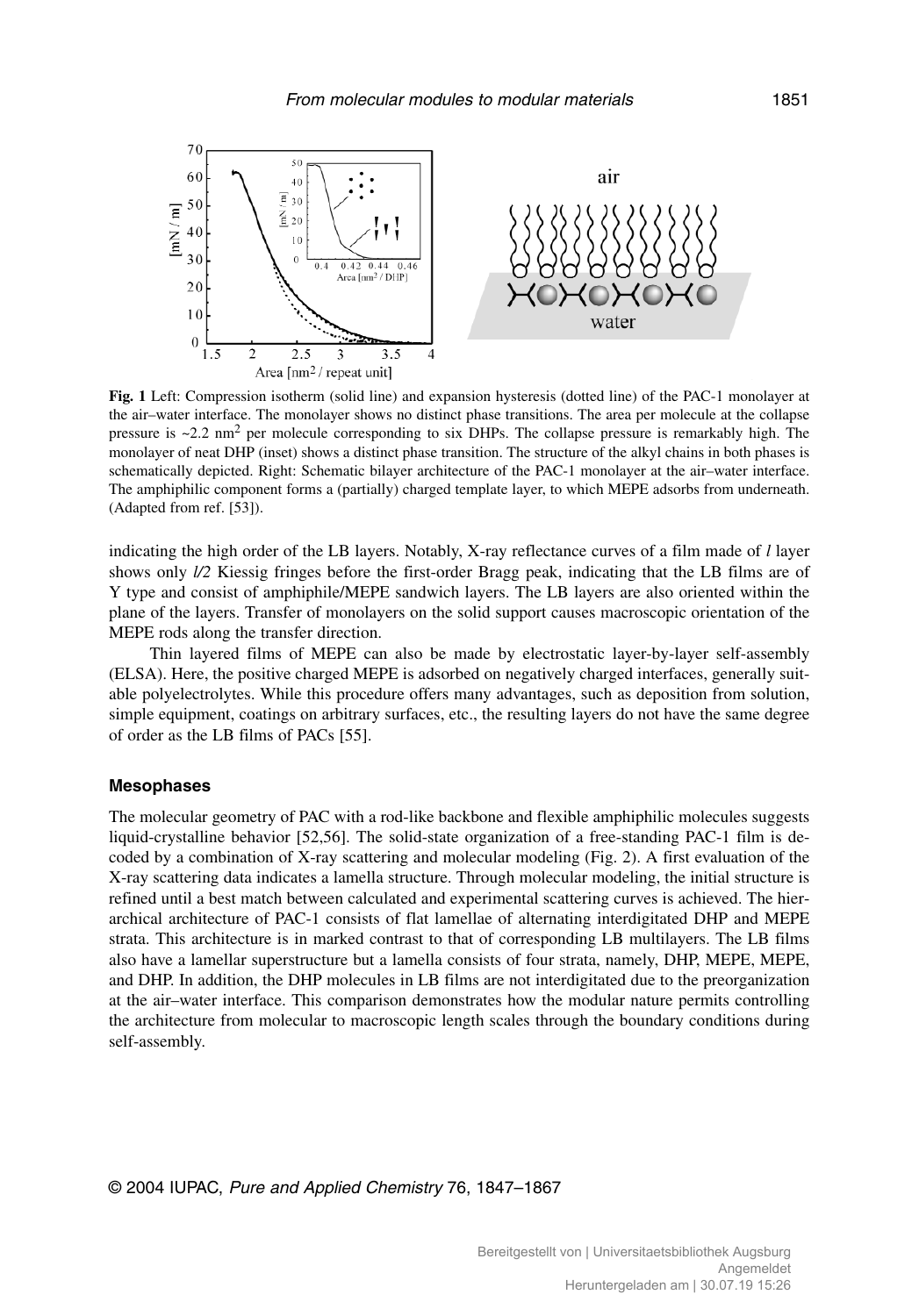

**Fig. 2** Left: Calculated (a) and experimental (b) scattering curves of PAC-1. Right: Structural model on which the computed scattering pattern is based on showing the lamellar architecture of PAC with interdigitated amphiphiles. The hexagonal alkyl chain packing of the orthorhombic DHP unit cell comprises 12 molecules. This unit cell satisfies the steric requirements of the MEPE repeat unit. To preserve electroneutrality, four DHPs are deprotonated. Phosphate groups are randomly oriented toward the top or bottom of the stratum. (Adapted from ref. [56]).

# **Nanostructures**

At interfaces, macromolecules often get kinetically trapped during adsorption due to their great size, which effectively prohibits reversible self-assembly processes and (long-range) ordering of macromolecules [57]. Even shape-persistent macromolecules like DNA or proteins exhibit generally only short-range ordering in surface-confined architectures [58]. On the other hand, numerous molecules self-assemble on suitable interfaces, such as long-chain alkanes on graphite, giving rise to highly ordered structures [59]. We, therefore, asked if it is possible to utilize molecular self-assembly to organize PACs at interfaces in predictable ways, where the amphiphilic component induces self-assembly on a suitable template layer.

Spin-coating a dilute solution of a mixture of PAC and a long-chain alkane at a mass ratio at around 1:10 on graphite leads to perfectly straight nanostructures of PAC-**1** and PAC-**2**, with lengths of up to 200 nm as indicated by scanning force microscopy (SFM) (see Fig. 3) [51]. Notably, no crossing molecules or kinks are observed. The distance between the PAC rods is always (5.5  $\pm$  0.3) nm, irrespective of the length of the alkane utilized, which indicates that the alkane layer orients and straightens the PAC, but does not determine the distances between adjacent PACs. This observation is explained by the following model: In the absence of alkanes, PACs are not oriented because the potential ripple of the graphite surface is too small. In contrast, coadsorption of PAC and alkanes results in perfectly straight PAC rods because the alkane molecules form a stable, highly ordered monolayer at the solid–liquid interface with a surface potential ripple larger enough to induce orientation of the rigid rod-type PACs 1 and 2. However, ordering is not strong enough to induce orientation of the flexible PAC-3. The modularity of this approach provides an entry to encode the value-adding physicochemical properties of metallosupramolecular devices into nanoscopic architectures that can be addressed and manipulated individually by scanning probe technique [60].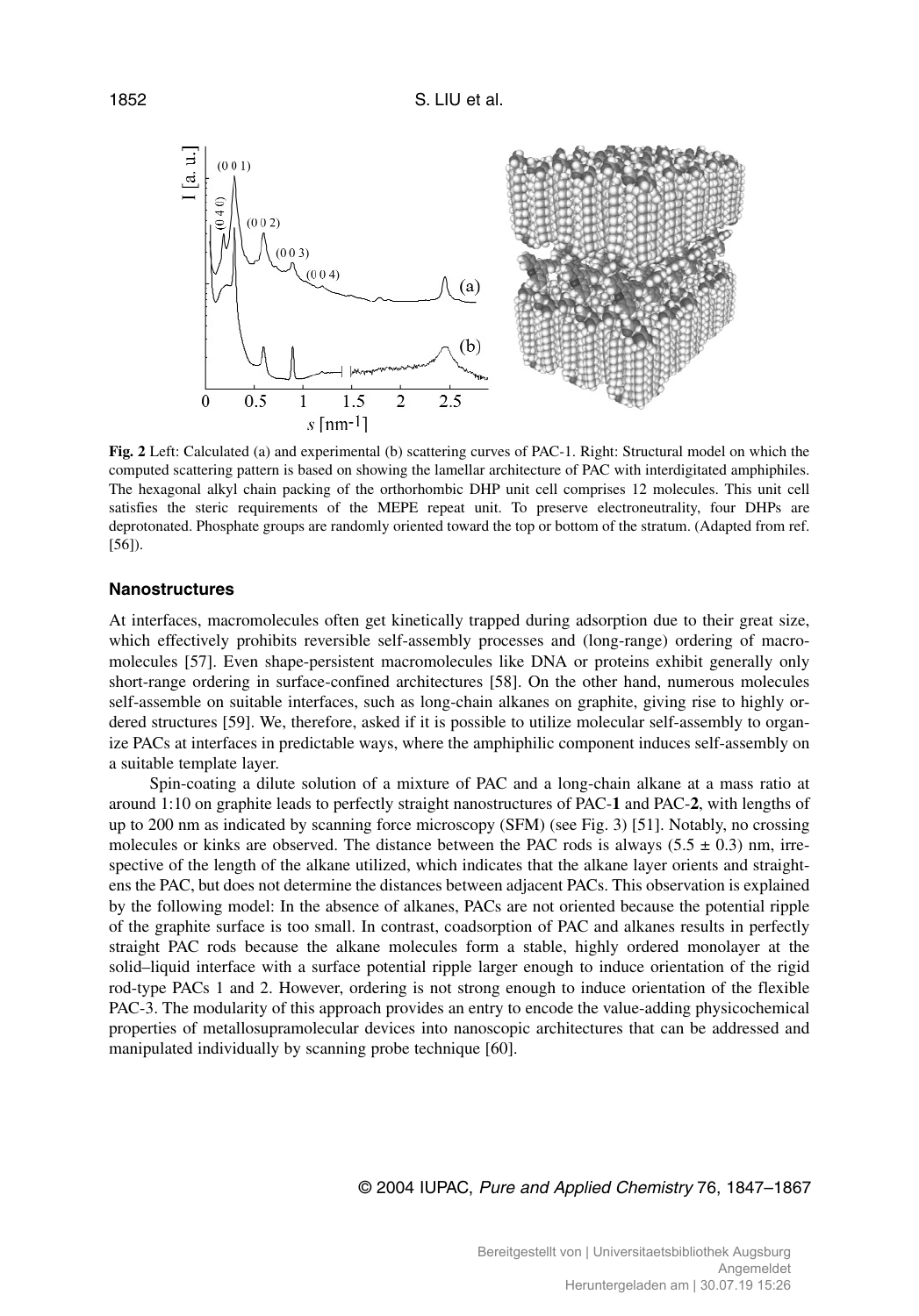

**Fig. 3** Adsorption of PACs in predictable ways on the basal plane of graphite. Top: Representative SFM image of PAC-1 adsorbed in the presence of  $C_{32}H_{66}$  on the basal plane of graphite. Middle: SFM image of a sample prepared from about twice the concentration. The bottom layer consists of regular ordered lamellae of the self-assembled alkane monolayer (inset shows a filtered image of a part of the surface with the pure alkane monolayer). Perfectly straight PAC rods are observed on top of the alkane template layer. Bottom: The proposed model for the resulting nanostructures (simplified representation, not to scale). The alkanes (thick rods) adsorb epitaxially on the lattice of the basal plane of the underlying graphite surface. This alkane monolayer serves as a template for orienting the rigid rods of PAC-1 and PAC-2. (Adapted from ref. [51]).

Valkama et al. described a concept where a block copolymer, polystyrene-block-poly(4-vinylpyridine) (PS-block-P4VP), is complexed with dodecylbenesulfonate (DBS) as amphiphilic component and zinc dodecylbenesulfonate  $[Zn(DBS)_2]$ , leading to polymeric supramolecular PS-block- $P4VP[Zn(DBS)_2]_y$  (Fig. 4) [61]. The mesoporous material achieved with this complex shows a lamellar structure, and even points toward a structural hierarchy for high-molecular-weight block copolymer. Moreover,  $Zn(DBS)$  can be extracted with a selective solvent such as methanol from the template, leading to a porous structure. Using poly(4-vinylpyridine) (P4VP), 2,6-bis(octylaminomethyl)pyridine and Zn(DBS)<sub>2</sub>, Valkama et al. further described a concept for self-organizing tri-component mixtures [63]. According to this concept, the  $\text{Zn}^{2+}$  centers coordinate to the pyridine groups of PVP and 2,6-bis(octylaminomethyl)pyridine. The amphiphilic counterions, DBS, bind to the positive metal center through electrostatic interactions and, therefore, also contribute to the resulting architecture. The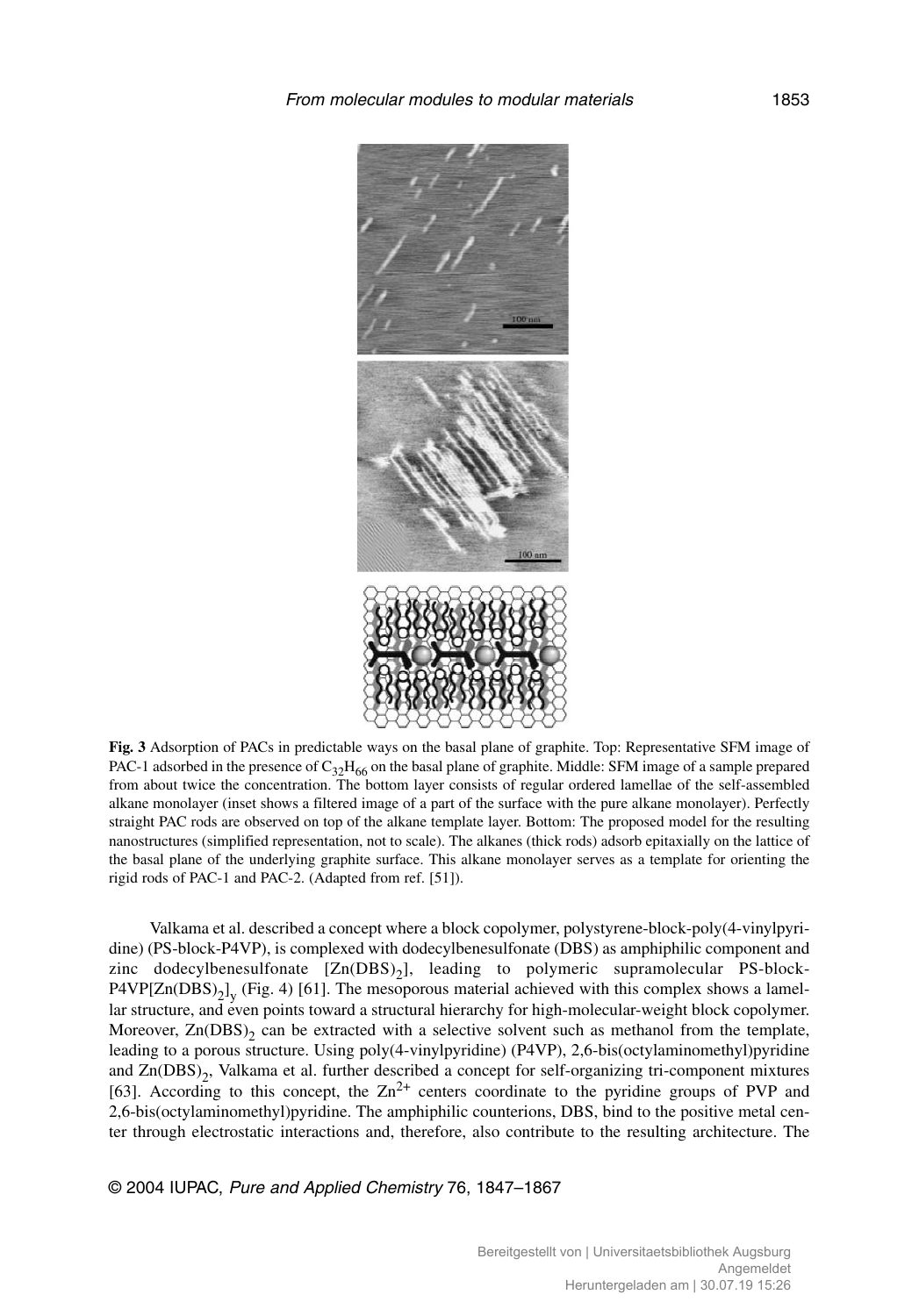

**Fig. 4** (a) Multicomb polymeric superstructures derived from a polymeric backbone (**1**) and metal ion coordination of counter ions (2) and amphiphilic ligands (3). (b) Modules: P4VP (1), Zn(DBS)<sub>2</sub> (2), and 2,6-bis(octylaminomethyl)pyridine (**3**). (c) Suggested complexation with a 1:1:1 molar mixture of 1, 2, and 3 to form the polymeric metallosupramolecular poly[(4VP)Zn(2,6-bis(octylaminomethyl)pyridine)(DBS)<sub>2</sub>]. (Adapted from ref. [63]).

structure is denoted as a multi-comb architecture with the format poly[(4VP)Zn(2,6-bis(octylaminomethyl)pyridine)( $DBS$ )<sub>2</sub>]. Because of the enhanced side-chain crowding, a cylindrical organization is obtained. Other hierarchical polyelectrolyte-amphiphile structures include molecular wires formed by halogen-bridged platinum complex  $[Pt(en)_2][PtCl_2(en)_2]^{4+}$  (en = 1,2-diaminoethane) with anionic amphiphiles, [62] and rigid metallo-host from a ruthenium-bipyridine complex and a glycolurilbased receptor cavity.

Drain [64] incorporated porphyrins into bilayer lipid membrane to study interfacial electrontransfer reactions, eventually leading to the formation of a molecular electronic device that functions as photogated transistor. The design principle of this molecular device is as follows: porphyrin molecules first self-assemble by either hydrogen bonding or metal ion coordination into linear arrays, and then the porphyrin arrays are self-organized into a lipid bilayer membrane. The length of the transmembrane assemblies is determined by the thermodynamics of porphyrin self-assembly and by the dimension and physical chemical properties of the bilayer. Thus, the porphyrin stacks adjust to the thickness of the bilayer. Electron acceptors and donors are placed in the separate compartments on either side of the membrane (Fig. 5, left). When illuminated with white light, a significant photocurrent is observed (Fig. 5, right). Only the assembled structures give rise to the photocurrent, as no current is observed from any of the component molecules. The fabrication of this photogated molecular electronic device from simple molecular components exploits several levels of self-assembly and self-organization.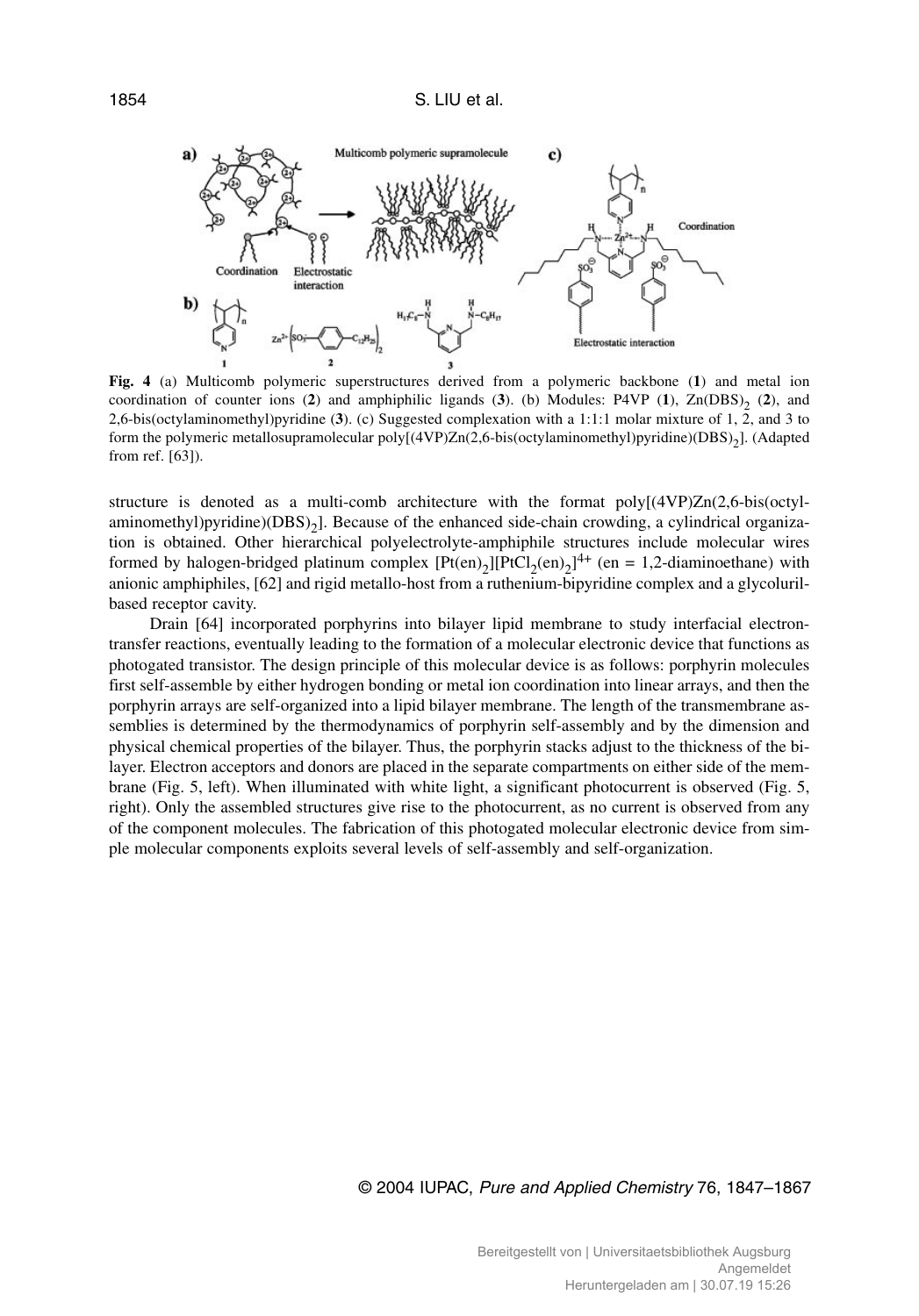

**Fig. 5** Left: Schematic of the self-assembled porphyrin-membrane system acting as a photogated transistor. The porphyrin units self-assemble within the lipid bilayer. Porphyrin tapes spanning the entire membrane facilitate the flow of current through the device. The electron donor, D, is  $K_4Fe(CN)_6$  and the acceptor, A, is anthraquinonesulfate (AQS). The bottom graph illustrates the dielectric constant across the membrane. Right: Strip chart recording of the resulting photocurrent. The horizontal scale bar represents 1 min, and the vertical scale bar represents 6.9 nA. The bottom trace is the photocurrent of Zn 5, 15-Urp only. (Adapted from ref. [64]).

#### Surfactant-encapsulated inorganic composites

Self-assembly of surfactants and inorganic building blocks usually results in nanostructured organic–inorganic hybrid materials [65]. The involved inorganic building blocks include metal-oxide block, inorganic oligo-electrolyte species [66], lanthanide alkanoates [67], inorganic polyelectrolytes [68] and nanoparticles, and clusters, to name of few. These materials are analogous to the known organic polyelectrolyte-surfactant materials. Encapsulation of inorganic clusters with surfactant molecules not only changes the surface chemical properties such as the solubility, wetting, and adhesion, but also affects the processability of the inorganic materials used.

# Surfactant-encapsulated POM cluster

The vast progress achieved in POM synthesis has so far not been complemented by a comparable development in POM surface chemistry. One possible strategy in surface modification is to exchange labile ligands, which are coordinatively bound to the peripheral metal atoms of the cluster core [69]. Due to the high stability of the terminal M–O bond in polyoxomolybdates and -tungstates and the relatively slow ligand-exchange kinetics, especially for polyoxotungstates, chemical routes, which target on covalent modifications of the POM surface often lead to rearranged cluster cores. The prolonged reaction times and the rather vigorous reaction conditions often lead to mixtures of chemical derivatives of the original clusters in only moderate or low yields [70].

An alternative strategy described here relies on a ligand-exchange process in the second coordination sphere: the counter cations from the hydration sphere of the POM anions are replaced by suit-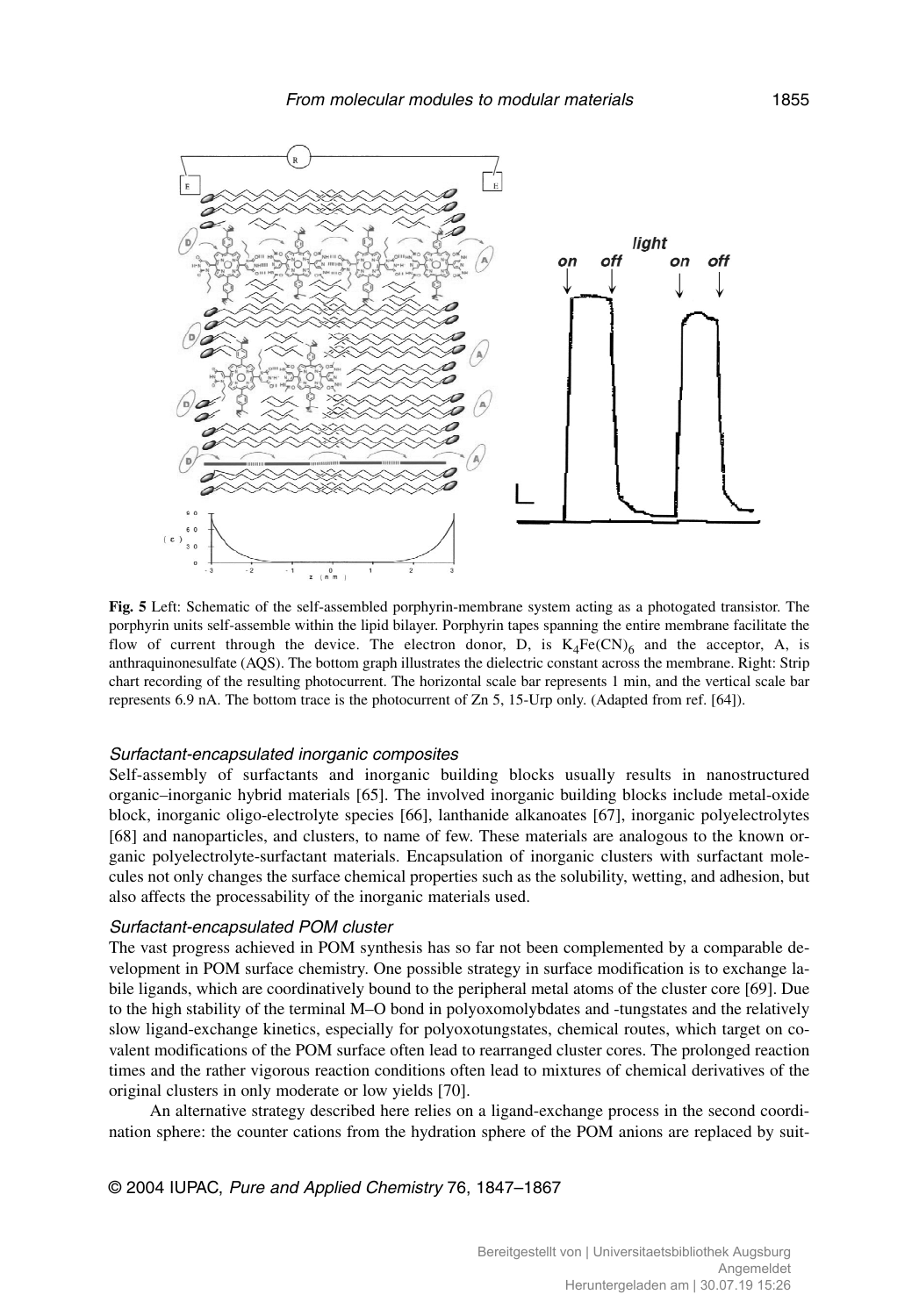

**Fig. 6** Sequential self-assembly of POMs from SBU and concomitant amphiphilic self-assembly followed by phase transfer of SECs into the organic phase.

able amphiphiles, resulting in discrete SUMOs; due to the close packing of the long-chain amphiphiles on the surface of the POM we coined the term "surfactant-encapsulated clusters" (SECs) to emphasize the particular architecture of these core-shell-type assemblies (Fig. 6). This colloid chemical approach has been successfully used in the past to stabilize a variety of semiconductor and precious metal nanoparticles [71], but has not been pursued in POM chemistry with the purpose of producing discrete supramolecular assemblies [72].

Most SECs are prepared in a straightforward two-step procedure: first, a water-soluble salt of the POM is prepared and its structure is characterized by standard analytical methods (e.g., single-crystal X-ray structure analysis). In the second step, an aqueous solution of the POM salt is treated with a water-immiscible organic solvent containing an appropriate amount of a cationic surfactant. This preparation scheme permits characterization of the materials brought into use at each step. Besides alkylammonium compounds, this approach has also been successfully used to encapsulate POMs with dendritically branching amphiphiles [73–76]. These results show that surfactant-encapsulation is widely applicable to different POM clusters and amphiphilic systems. These SECs form intriguing supramolecular architectures that can be compared to the structures of naturally occurring capsule-forming proteins such as the iron storage protein ferritin [77].

In contrast to our approach, Moriguchi et al. prepared a decatungstate-containing bilayer composite, DODA/[W<sub>10</sub>O<sub>32</sub>]<sup>4–</sup> [78], by using one-phase reaction: an aqueous solution of  $[W_{10}O_{32}]^{4-}$  is added to a quaternary aqueous alkyammonium compound under vigorous stirring, which immediately results in precipitates. After filtration, washing, and drying in vacuum, the resulting complex of DODA/ $[W_{10}O_{32}]^{4-}$  does not dissolve in water, ethanol, and 2-propanol, but only chloroform. Chambers et al. reported another more sophisticated strategy to syntheses the first bis(alkyl) substituted amphiphilic, asymmetrical POM species  $\{[CH_3(CH_2)_3]_4N\}_4\{[CH_3(CH_2)_1]_1Si_2OSiW_{11}O_{39}\}$  by adding 2 equiv of dodecyltrichlorosilane in CH<sub>3</sub>CN to an aqueous solution of the Keggin lacunary POM precursor at 50 °C [79]. It also yields an LB monolayer at the air–water interface that is stable and forms reversibly as evident by the lack of hysteresis in compression–expansion cycles.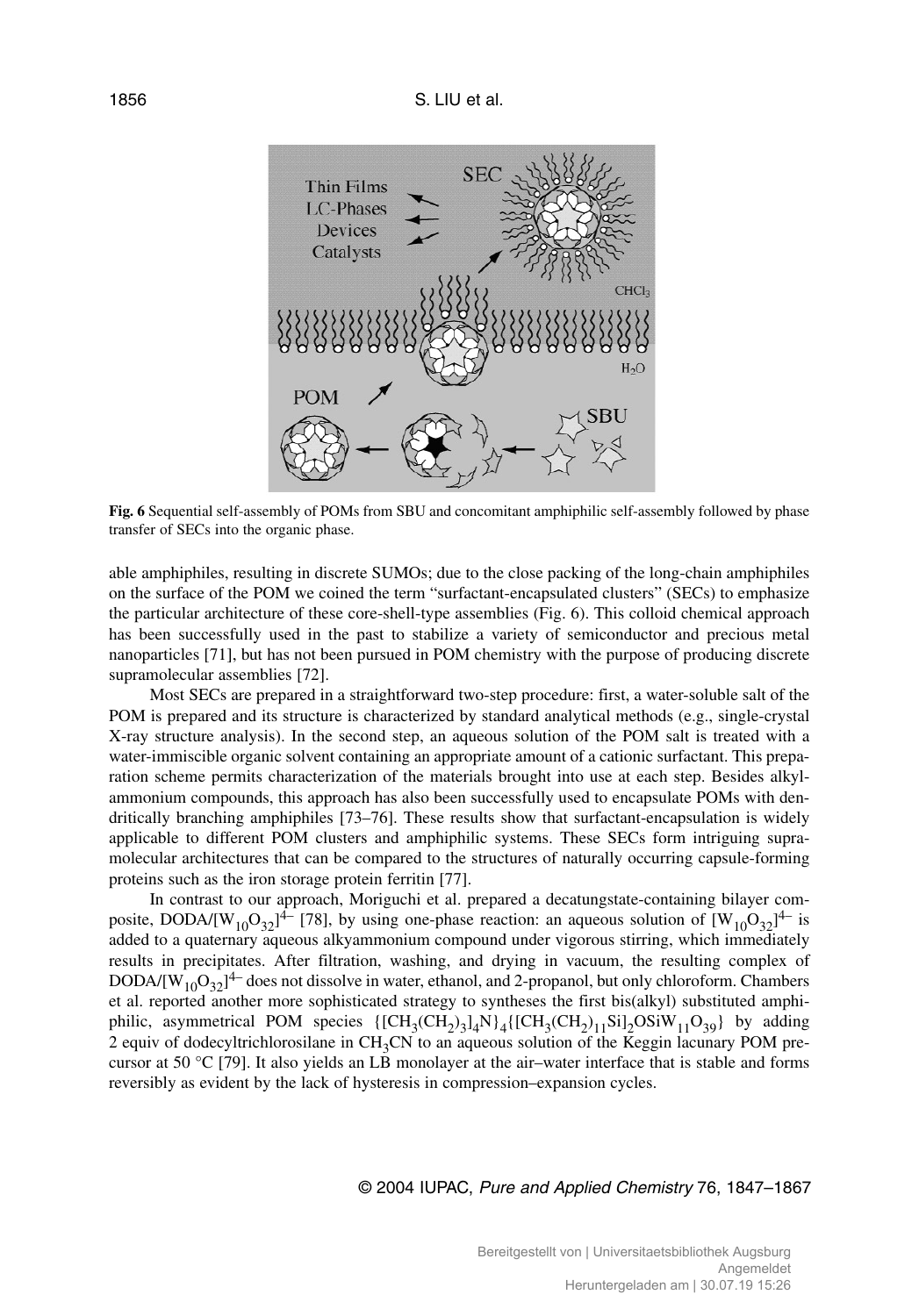## Structural characterization of SECs

Analytical characterization of such large assemblies constitutes an enormous challenge in particular because single-crystal X-ray diffraction cannot be used due to the lack of long-range order of the liquid crystal-like SEC materials. A host of complementary techniques was used to probe the structural integrity of the POM in the SEC. The presence of the POM anion in the SEC is proven by Raman, infrared, and UV/vis spectroscopy due to characteristic vibrational and electronic transitions of the cluster anions. The surfactant shell can be investigated by  ${}^{1}H$  NMR spectroscopy, which reveals that the positively charged head-groups of the surfactants point toward the negatively charged cluster surface. Both neutron and X-ray scattering can be used to examine the outer sphere and the particle core of the SEC and confirm that a single-cluster anion resides within the SEC. Analysis of the scattering data is in agreement with the dimensions of the POM anions as determined by single-crystal X-ray structure analysis. These measurements answer the important question whether or not the structural integrity of POM cluster is preserved in aqueous solution and in the SECs. In addition, molecular dynamics (MD) simulations are also a promising tool to refine dynamic structure models of SECs down to atomic resolution.

Experiments with different surfactant/POM combinations indicate that steric requirements for the packing of the surfactant alkyl chains and the molecular balance of the hydrophobic/hydrophilic properties play an important role in stabilizing the structure of the surfactant-encapsulated clusters. To give an example, aqueous solutions of the partially reduced POM  $[H_3Mo_{57}V_6NO)_6O_{83}(H_2O)_{18}]^{21}$ , [**Mo57**], were equally treated with stoichiometric quantities of the commercially available surfactants dioctadecyldimethylammonium bromide [DODA·Br,  $(CH_3)_2(C_{18}H_{37})_2N·Br]$ , octadecyl trimethylammonium bromide  $[(CH_3)_3(C_{18}H_{37})N·Br]$ , or trioctadecylmethylammonium bromide  $[CH_3(C_{18}H_{37})_3N \cdot Br]$ ; the transport of the **Mo57** cluster into the organic phase was only achieved with the former DODA surfactant while phase transfer of the cluster failed or was incomplete in the case of the latter surfactants. From the organic solution, a compound corresponding to the empirical formula  $(DODA)_{20}(NH<sub>4</sub>)[**Mo57**]$  was isolated and its physicochemical properties have been studied with great detail in our groups [73]. Results from analytical ultracentrifugation, small-angle X-ray scattering, and Langmuir compression isotherms are consistent with a single **Mo57** core encapsulated within a shell of 20 DODA molecules. One single ammonium cation was introduced into the molecular formula to compensate the 21 negative charges of the cluster anion. Although the applied methods do not allow to unambiguously detecting a single ammonium cation in such a large assembly, this is a reasonable postulate: The center of the cluster anion bears a cavity suitable for binding an ammonium cation. In fact, the cavity with its preorganized oxygen electron pairs resembles the binding site of ammonium-binding crown ethers. In contrast to the water-soluble starting material  $(NH<sub>4</sub>)<sub>21</sub>[Mo57]$ , the SEC  $(DODA)_{20}(NH<sub>A</sub>)[Mo57]$  dissolves readily in organic solvents such as benzene, toluene, or chloroform. The solubility properties suggest that the alkyl chains form a compact hydrophobic shell, which shields the enclosed cluster anion. To demonstrate the high stability of this compound, an aqueous dispersion of the SEC was refluxed and sonicated for several minutes, upon which no signs of decomposition occurred.

Another SEC with an intricate supramolecular architecture, which appears promising in terms of host–guest chemistry and homogeneous size-selective catalysis, is  $DODA<sub>40</sub>(NH<sub>4</sub>)<sub>2</sub>[(H<sub>2</sub>O)<sub>n</sub>$  $\subset$ Mo<sub>132</sub>O<sub>372</sub>(CH<sub>3</sub>COO)<sub>30</sub>(H<sub>2</sub>O)<sub>72</sub>] (DODA<sub>40</sub>(NH<sub>4</sub>)<sub>2</sub>[Mo132]) (Fig. 7) [74,75]. Based on elemental analysis, 40 DODA molecules encapsulate the cluster, leading to a discrete, nearly spherical particle with a molecular mass of approximately 43.900 g/mol. The solvent-accessible surface (SAS) of the **Mo132** cluster calculated for a probe radius of 0.28 nm is approximately 33.4 nm<sup>2</sup>, which yields an average surfactant area of 0.84 nm<sup>2</sup>. Within the given range of uncertainty, this corresponds reasonably well to the empirical value of 32 ( $\pm 8$ ) nm<sup>2</sup> for the complete surface area of 40 DODA molecules [80].

Geometric matching of the two juxtaposed ionic surfaces constituted by the POM anion and the surfactants may be of critical importance for driving the self-encapsulation process to completion. The surface charge density of **Mo132** is such that all DODA molecules find sufficient space to form a sin-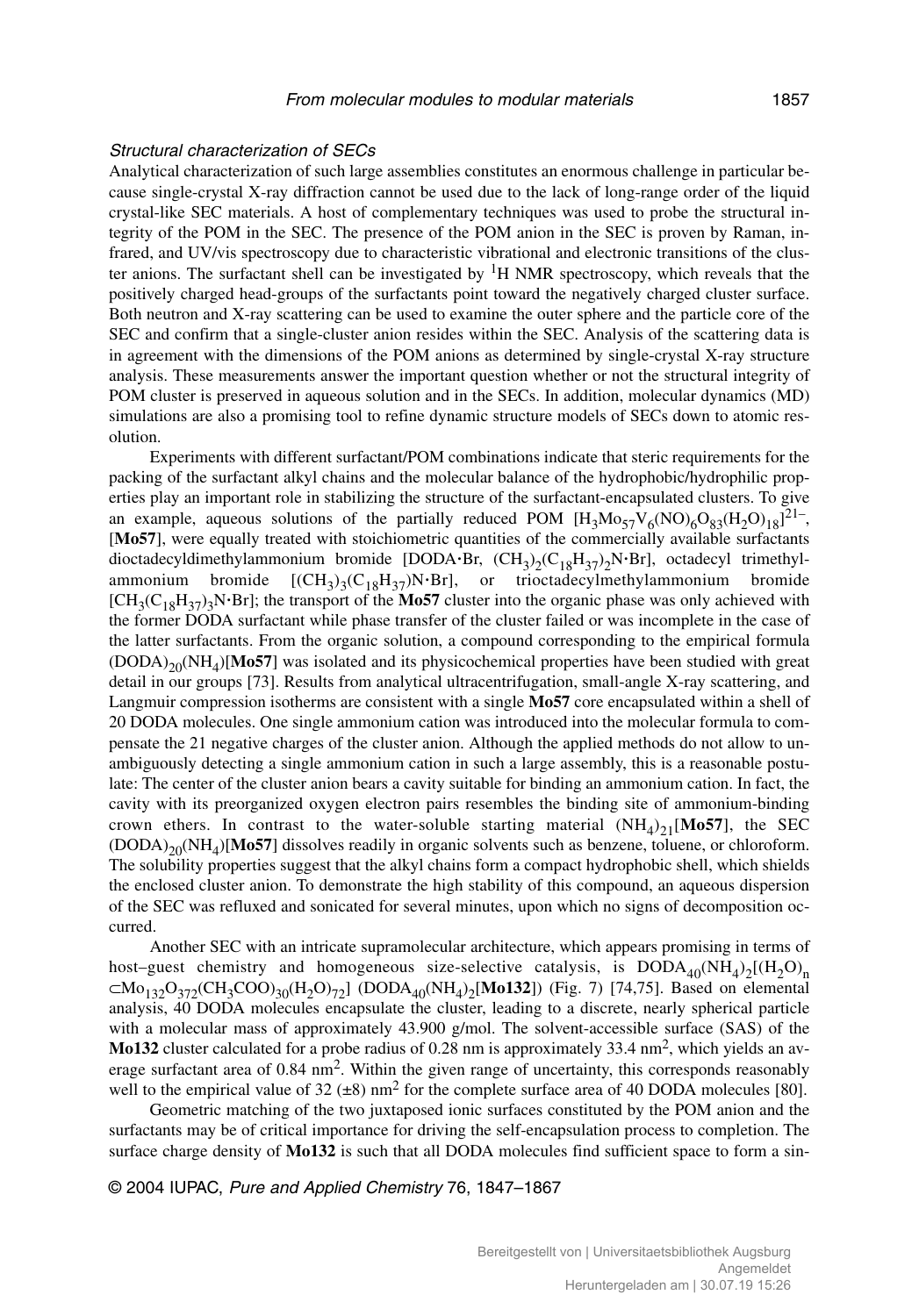

**Fig. 7** Supramolecular architecture of  $(DODA)_{40} (NH_4)_2 [M0132]$ . (a) Schematic representation of the core-shell structure of a single SEC. (b) Solid rendered representation of the Connolly surface of the Keplerate cluster **Mo132**. (c) Cross-section through an SEC model showing the surfactant shell and the clathrated  $H_2O$  molecules in spacefilling representations, while the Mo–O framework is displayed as polyhedral model. (Adapted from refs. [74,75]).

gle layer at a van der Waals distance to the cluster surface. The covered surface area of an 0.84 nm2/DODA molecule furthermore suggests a rather tight packing of the amphiphile at the cluster surface. The SAS of **Mo132** for a 0.28-nm probe displays a continuous spherically shaped surface, which indicates that the DODA cations cannot penetrate the large central cavity of the Keplerate. In contrast, the SAS of **Mo132** for a 0.14-nm probe, which is often referred to as the water-accessible (Connolly) surface, extends into the central cavity through each of the 20 noncircular (Mo–O) 9-ring openings (Fig. 7B). The whole assembly of cluster and surfactant on this level of structural organization resembles a reversed micelle in which the hydrophilic cavity is completely filled by the large cluster anion. An MD simulation of the SEC gives an idea of the packing of the surfactant molecules around the nanosized cluster. The simulation in Fig. 7C indicates that the cluster is completely encapsulated and shielded by the long hydrophobic octadecyl chains, which explains the good solubility of the SECs in nonpolar organic solvents.

Other surfactant-encapsulated POM complexes include  $(DODA)_{16}As_4W_{30}Cu_4O_{112}$ <sup>-114</sup> H<sub>2</sub>O, [81,82] C16TA/[EuW<sub>10</sub>O<sub>36</sub>]<sup>9–</sup> (C16TA = hexadecyl trimethylammonium cation) [83] obtained by employing a similar method and the complexes of the "giant Ferris wheel"  $[(MoO<sub>3</sub>)<sub>176</sub>(H<sub>2</sub>O)<sub>80</sub>H<sub>32</sub>]<sup>32–</sup>$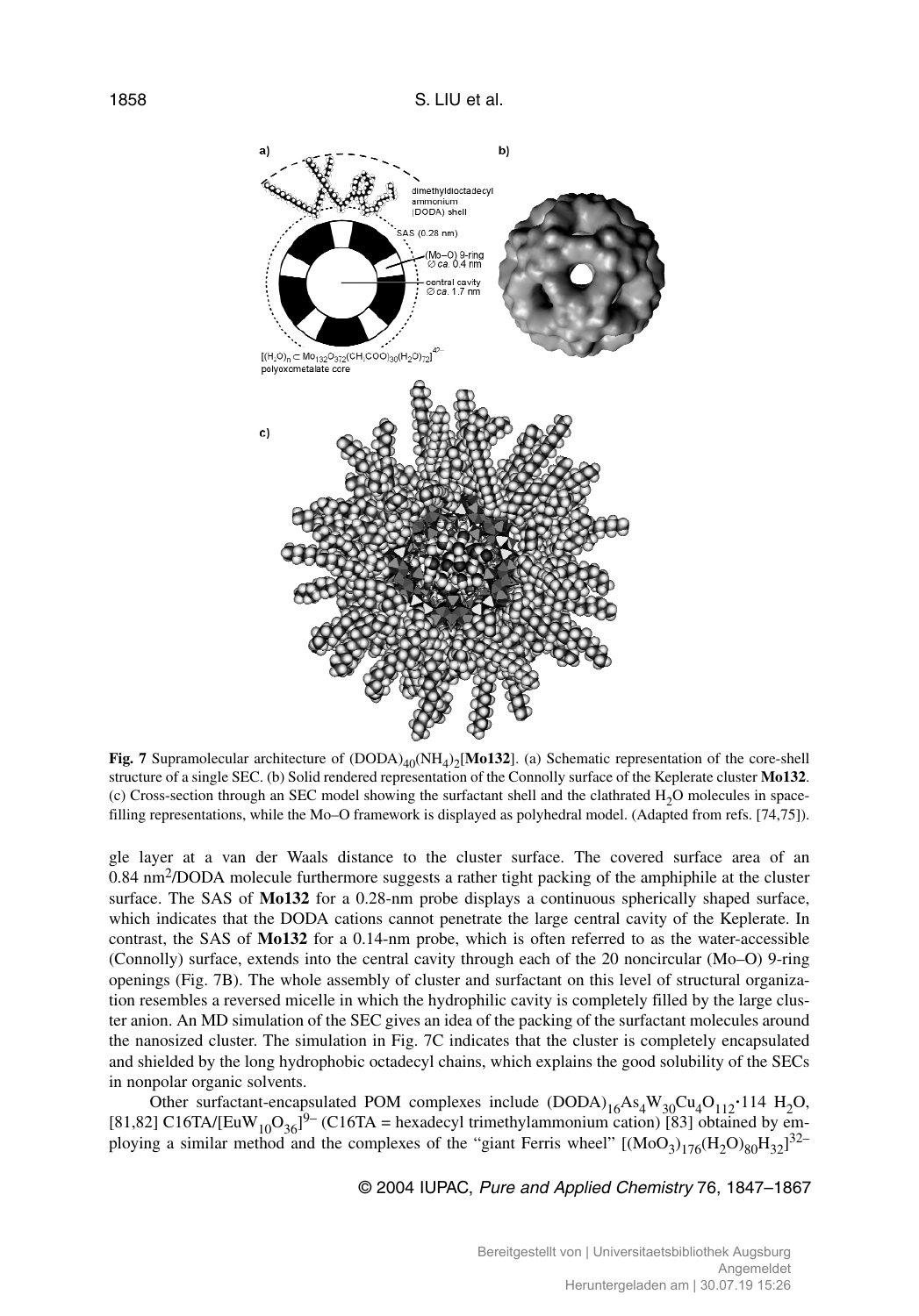with a variety of surfactants [84]. The SEC,  $(DODA)_{16}As_4W_{30}Cu_4O_{112}$ <sup>114</sup> H<sub>2</sub>O, can form a stable monolayer at the air–water interface. However, the ellipsoid is significantly distorted at the air–water interface, although it is believed that the general core-shell structure seems to remain. The complexation of wheel-shaped cluster with surfactants delivers supramolecular organic–inorganic hybrid aggregates of extended disk-like shape, consisting of a rigid and hydrophiphilic core and a flexible hydrophobic shell. Therefore, SECs can be similar to organic liquid crystals, and undergo self-assembly into columnar liquid-crystalline structure [84].

The latest development in this field is the design of artificial enzymes, so-called dendrizymes, which mimic the structure and function of naturally occurring catalytically active metalloproteins dendron-encapsulated clusters, such as  $(C_{52}H_{60}NO_{12})_{12}[Mn(H_2O)_3(SbW_9O_{33})_2]$  [76]. Here, the catalytic activity of POMs is combined with the steric properties of tailored dendritic surfactants toward size-selective catalytic systems. The SEC thereby bears a certain resemblance to natural metalloproteins ("dendrizymes"). Elemental analysis indicates that the POM anion is encapsulated in a densely packed shell of 12 dendrons, thus, yielding a discrete, hydrophobic supramolecular architecture with a molar mass of 15 778 g/mol.

The reasons for spontaneously occurring SEC assembly are not well understood yet, since the accurate values of the contributing enthalpy and entropy terms are difficult to determine. Currently, we assume that the process is mainly driven by an increase in Coulomb interactions: placing the cationic head-groups in close vicinity to the POM surface efficiently screens the electrostatic charge of the encapsulated anion. Hydrophobic interactions between the alkyl-chains of the close-packed surfactant shell may furthermore stabilize the SEC. Finally, the gain of hydration enthalpy upon release of counter anions (e.g.,  $Cl^-$  or  $Br^-$ ) into the aqueous phase, and the entropically favorable liberation of a huge number of ammonium cations and water molecules from the cluster surface may equally contribute to the free energy of SEC formation.

#### Langmuir–Blodgett films of SECs

Compared with "naked" POM clusters, SECs have the following feature: the surfactant shell improves the stability of the encapsulated cluster against fragmentation, enhances the solubility of the encapsulated cluster in nonpolar, aprotic organic solvents, neutralizes the charge of anionic POM, therefore leading to discrete, electrostatically neutral assemblies, and alters the surface chemical properties of the POM (e.g., self-aggregation, surface adhesion, wetting behavior) in a predictable manner. Of these features, the hydrophobic nature of SECs is especially interesting because it permits us to produce welldefined thin films by the LB technique.

The SECs can be directly spread at the air–water interface to yield a homogeneous SEC monolayer. From Langmuir isotherms, the surface area of a single  $(DODA)_{20}(NH<sub>4</sub>)[**Mo57**]$  is determined to be 10.4 nm2, which corresponds to an object with a diameter of 3.6 nm (Fig. 8). The  $DODA<sub>40</sub>(NH<sub>4</sub>)<sub>2</sub>[**Mo132**]$  occupies an area of 15 nm<sup>2</sup>, which corresponds to a diameter of 4.4 nm. Both values are in excellent agreement with the proposed structural model in which a single cluster anion resides within a close shell of surfactant molecules. Analytical characterization of SEC Langmuir films by Brewster-angle microscopy, optical ellipsometry, and grazing-angle X-ray diffraction confirm monolayer coverage [85].

LB transfer of SEC monolayers is achieved by the following procedure: SECs are spread from chloroform solution on the water surface, the resulting SEC monolayer is compressed and the film is transferred at constant surface pressure onto the solid substrate. The deposited substrates include silicon, quartz, and gold-sputtered glass slides. The substrate is immersed in the subphase before spreading and multilayers are formed by repeated LB transfer. The transfer ratio is close to unity in all cases. Investigation with optical ellipsometry and UV/vis-spectroscopy demonstrate that LB transfer is very reproducible and that film growth is essentially linear, that is, in each dipping cycle equivalent amounts of SECs are transferred on the substrate. X-ray reflectivity (XRR) of SEC LB multilayers on silicon substrates shows well-resolved Kiessig fringes, indicating a uniform film thickness. In addition, several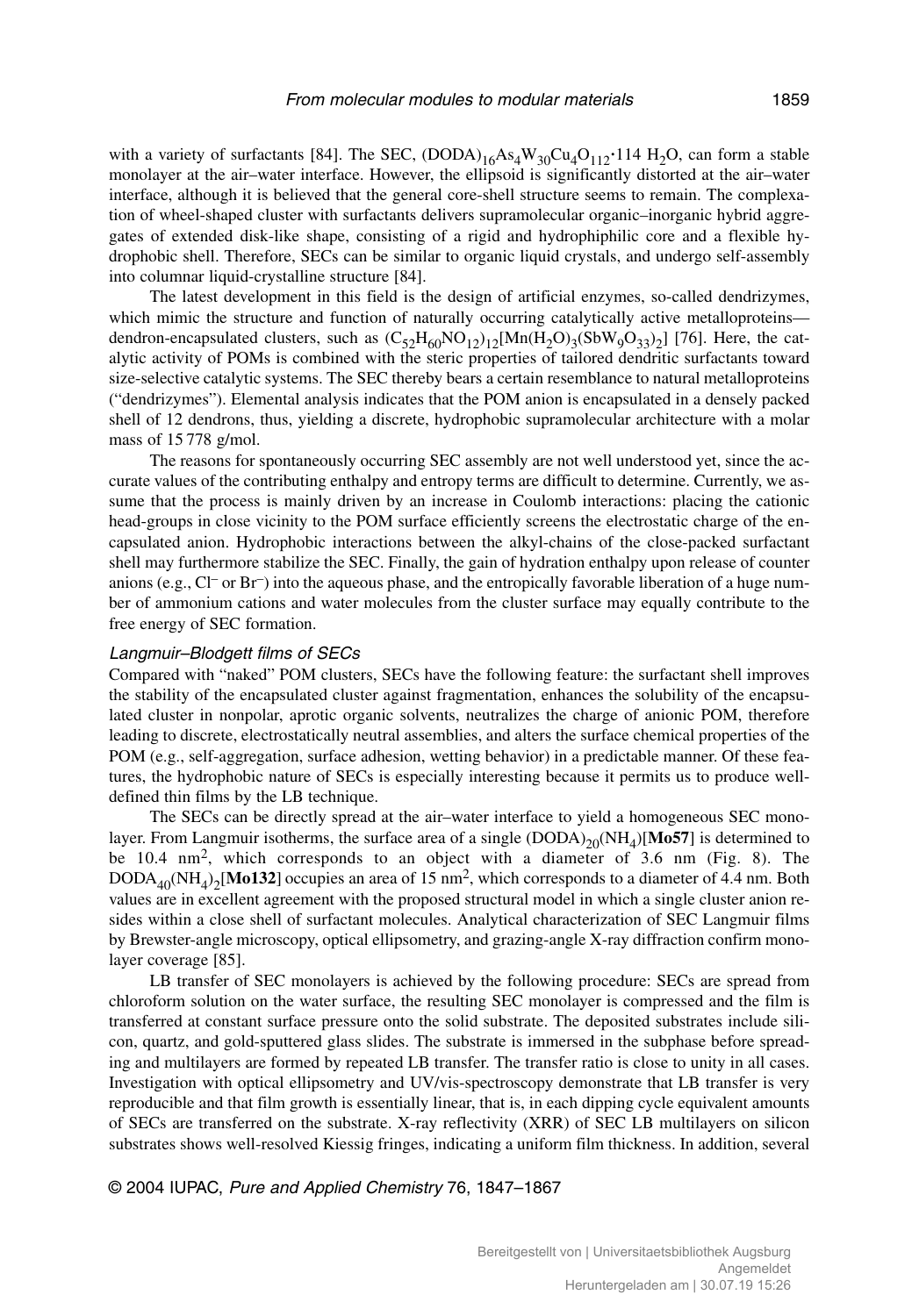

**Fig. 8** Representative surface-pressure  $(π-A)$  diagram of a  $(DODA)_{20}(NH<sub>4</sub>)[Mo57]$  monolayer at the air–water interface. The inserted photographs stem from Brewster angle microscopic images at different surface pressures. (a)  $\pi = 0$  mN; (b)  $\pi = 20$  mN; (c)  $y = 40$  mN. (Figure reproduced from ref. [73], with permission).

Bragg reflections are discernible, which implies that these LB films have an internal layered structure contrasting the structure of corresponding ELSA multilayers.

The static contact angle, γ, of  $(DODA)_{20}(NH<sub>4</sub>)[Mo57]$  LB multilayers is 102° for water and 31° for hexadecane. Similarly, the water contact angle of  $\text{DODA}_{40}(\text{NH}_4)_2[\text{Mo132}]$  LB multilayers amounts to 97°. These values clearly indicate the hydrophobic nature of the SEC-coated substrate surface and demonstrate how efficiently the DODA surfactant shell screens the underlying hydrophilic cluster. The absolute values of the contact angles suggest that the SEC alkyl chains are somewhat disordered. For comparison, a methyl-terminated surface of a self-assembled monolayer typically has contact angle in the range of 110–115° [86].

It is not yet clear how SECs are stabilized at the air–water interface because hydrophobic compounds typically aggregate and float as lenses on the water surface. Since SECs have finite water contact angles, partial wetting may cause a partial immersion of the spherical SEC into the aqueous subphase [87]. This could trap the SEC at the air–water interface and would prevent aggregation to droplets.

In addition, we found that SECs spontaneously assemble into highly ordered two-dimensional arrays. TEM studies on SEC thin films deposited on solid substrates either by LB transfer or, alternatively, by simple evaporation of diluted SEC solutions, reveal that SECs have a strong tendency to self-assemble into extended, well-ordered two-dimensional arrays. Figure 9a, as an example, shows a TEM micrograph of a thin film of  $DODA<sub>40</sub>(NH<sub>4</sub>)<sub>2</sub>[Mo132]$ . The inorganic cores of the SECs appear as dark spots embedded in a bright matrix of surfactant molecules. Monolayer regions, regions consisting of a bilayer (darker) and the uncovered substrate (brighter) are clearly distinguishable. Small domains exhibit hexagonal arrays of SECs corresponding to a 2-dimensional close packing of spherical particles (arrows). Both the diameter of the dark objects (approx. 3 nm) as well as the average distance between them (approx. 4.5 nm) are consistent with the proposed SEC model. In thicker films, the order improves and becomes 3-dimensional. An ordered region is shown in Fig. 9b; the related electron diffraction pattern (insert) clearly reveals long-range order (spots rather than rings) and a threefold symmetry of the pattern of reflections corresponding to a spacing of 4.2 nm. The packing of the SECs may be tentatively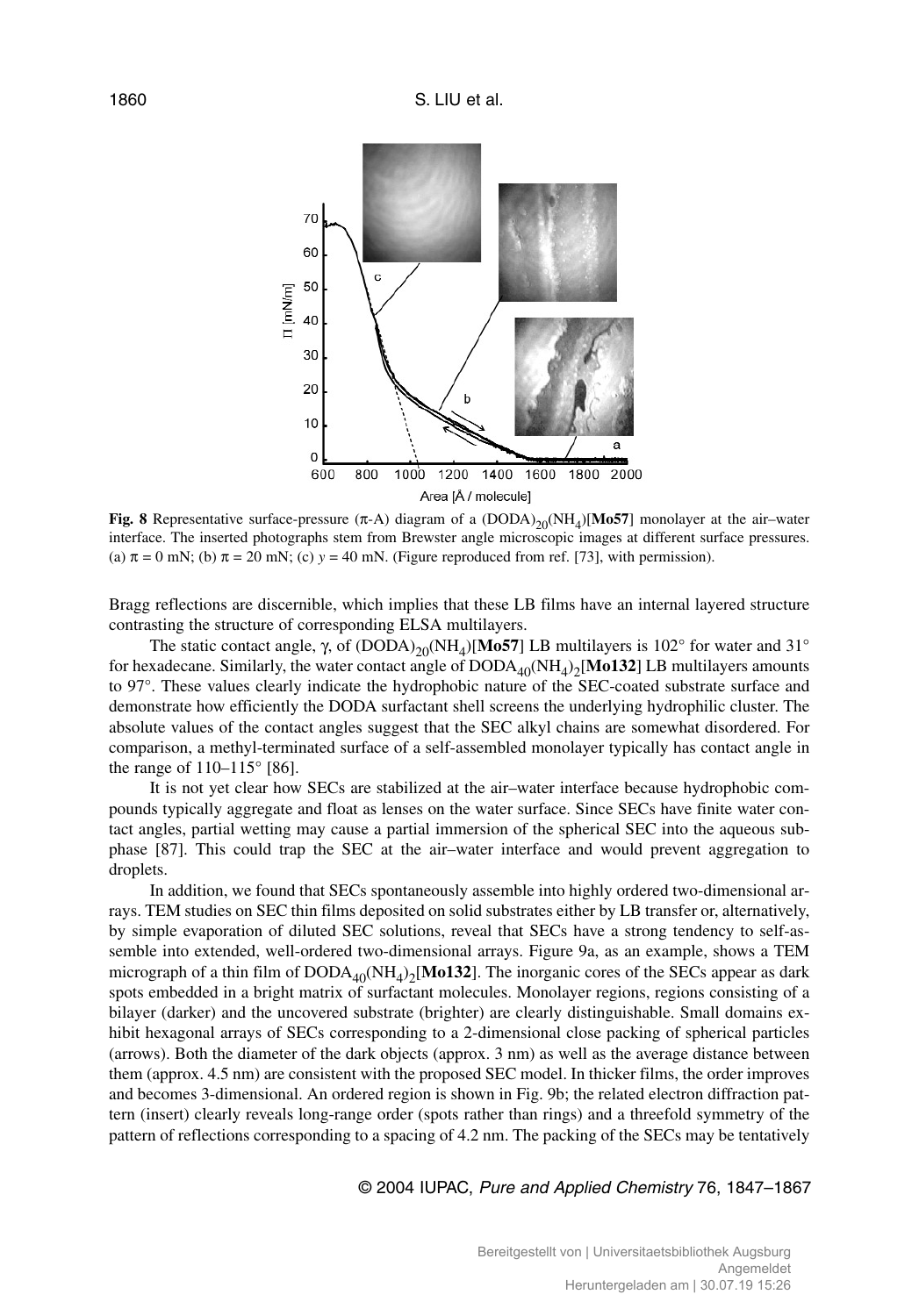

**Fig. 9** (a) TEM micrograph of a thin film of  $DODA_{40}(NH_4)_2[Mo132]$  (scale bar 50 nm). Extended monolayers, interspersed with holes and double-layer regions are visible. Arrows mark some regions of apparent hexagonal order. (b) TEM micrograph of an ordered region of a thicker film at high magnification (scale bar 20 nm). The insert shows a low-angle electron diffraction pattern recorded from a larger area (5  $\mu$ m<sup>2</sup>) containing the region shown. (Micrographs reproduced from [75]).

described by an fcc lattice with a cubic unit cell axis of approximately 6 nm. The observed diffraction pattern then corresponds to the close packing of SECs in a (111) plane at normal orientation to the electron beam. It is noteworthy that upon heating thick SEC films, dewetting and terracing is observed, as in the case of block copolymers.

# **FUNCTIONS OF SECs**

# **Liquid-crystalline phases**

In a few cases it has been shown that SECs exhibit liquid-crystalline behavior [78,84,88]. In these cases, the liquid crystallinity is provided by the surfactant component, whereas the inorganic component effectively follows the direction of the surfactant phase.

## **Photocatalysis**

The highly ordered and assembled surfactant shells of SECs control the amount and the spatial arrangement of POM ions. Therefore, the hydrophilic interlayers of SECs are expected to be a spatially and chemically constrained reaction field for size- and shape-controlled synthesis of inorganic nanoparticles and catalytic reaction. Moriguchi et al. used DODA/[ $W_{10}O_{32}$ ]<sup>4</sup> composite as the photocatalyst for the conversion of 2-propanol to acetone. The DODA/ $[\widetilde{W_{10}O_{32}}]^{4-}$  composite powder dispersed in 2propanol photocatalyzes the oxidative dehydrogenation of 2-propanol into acetone in the presence of oxygen and under UV irradiation. The DODA/ $[W_{10}O_{32}]^{4-}$  exhibited a unique temperature dependence; the photocatalytic activity is drastically enhanced above the phase-transition temperature of the amphiphilic bilayer. When the DODA/ $[W_{10}O_{32}]^{4-}$  composite was combined with Pt nanoparticles, the photocatalytic dehydrogenation of 2-propanol into acetone and  $H_2$  proceeded in the absence of oxygen because Pt promotes the reoxidation of protonated  $[H_2W_{10}O_{32}]^{\text{4-}}$  to the original  $[W_{10}O_{32}]^{\text{4-}}$  (Fig. 10).

Moreover, SECs are promising candidates for diverse applications, including electrocatalytic display devices and photonic materials [83]. The results observed until now are still quite limited. Further studies are necessary to elucidate the full potential of these materials.

# Surfactant-encapsulated semiconductor nanoparticles

The synthesis, purification, and isolation of stable, discrete nanoparticles preferentially with a narrow size distribution and tailored surface chemical properties represents a considerable challenge because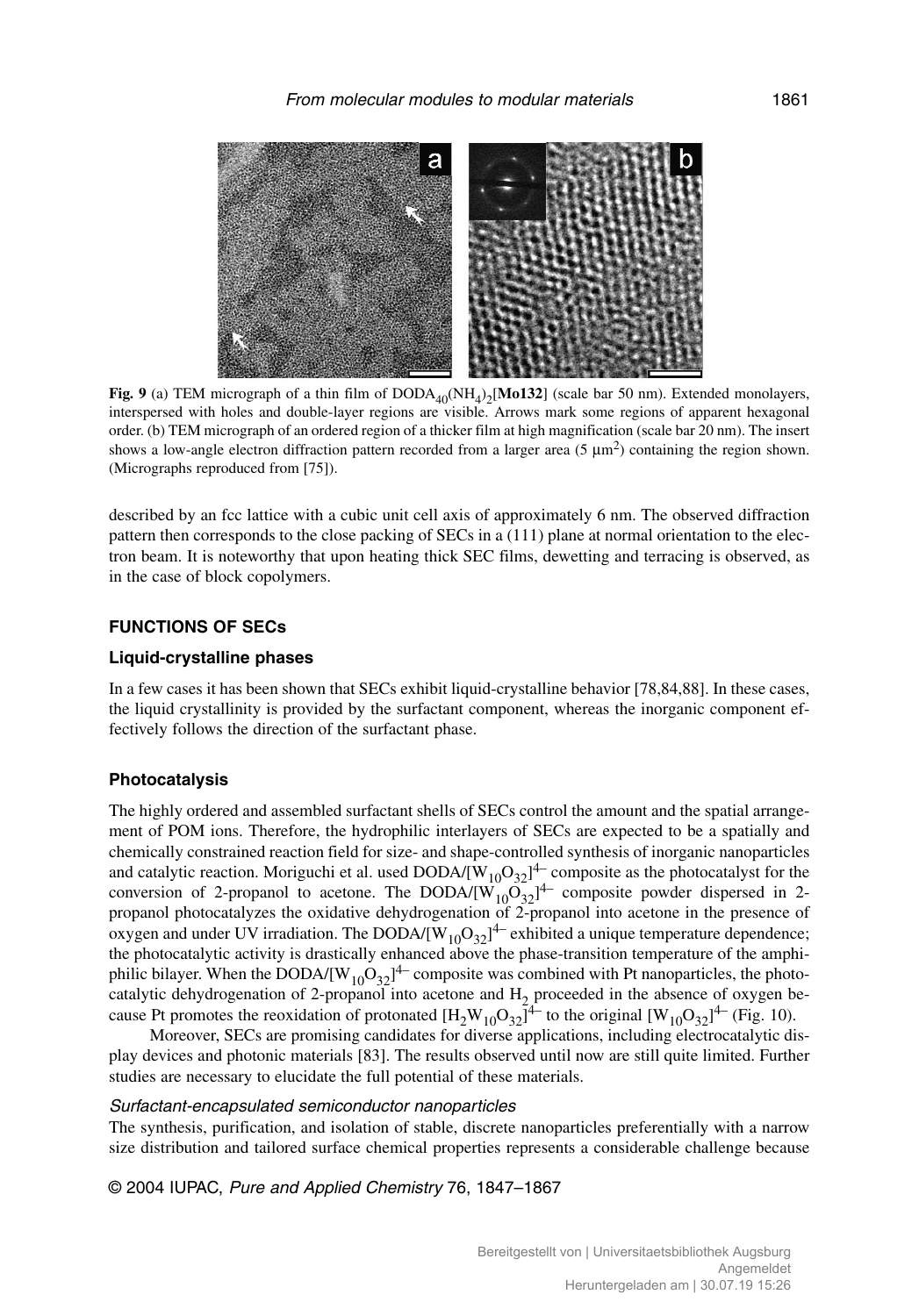

**Fig. 10** Left: Time course of photocatalytic reaction of DODA/[W<sub>10</sub>O<sub>32</sub>]<sup>4–</sup>/Pt[0.3] (circle) and DODA/[W<sub>10</sub>O<sub>32</sub>]<sup>4–</sup> (triangle) for the oxidation dehydrogenation of 2-propanol under nitrogen gas atmosphere at 35 ºC. The catalysts  $(1 \times 10^{-4}$  mol) are dispersed in 200 ml of 2-propanol. Right: Catalytic cycle of the dehydrogenation of 2-propanol to acetone with DODA/[W<sub>10</sub>O<sub>32</sub>]<sup>4–</sup>/Pt[x].

the large surface energy promotes aggregation to minimize the surface area. A successful synthesis should, therefore, result in monodisperse nanoparticles with robust surface passivation. Passivation or capsulation is one of the most useful ways to achieve this goal. Especially, considerable interests have focused on organic–inorganic hybrid composites, in which semiconductor nanocrystallites are encapsulated in the organic phase [89–98].

The strategy for the encapsulation of POM cluster with surfactants is also suitable for the synthesis and isolation of stable, monodisperse surfactant-encapsulated semiconductor clusters. This selfassembly strategy relies on an ion exchange process of the cluster counterions with surfactants. The semiconductor nanoparticles are first synthesized according to the established experimental procedure. Then, self-assembly of charged semiconductor clusters and dialkylammonium surfactants results in encapsulation and formation of discrete, encapsulated semiconductor nanoparticles. This approach has been applied to a variety of particles [99], including gold colloids [100], metal [101], and metal oxide clusters [102]. The advantage of this approach is that the encapsulation of nanoparticles with surfactants results in hydrophoblic SECs, which are readily isolated as solid powder. Moreover, these semiconductor-SECs possess many interesting properties and are, therefore, of considerable technological interest [103]. Encapsulation effectively tailors the surface chemical properties of semiconductor nanoparticles, including solubility and surface activity. For example, the CdTe-SECs readily dissolve in common organic solvents, implying that the surfactant molecules formed a closed, hydrophobic shell around semiconductor nanoparticles with the positive head-groups of the surfactant molecules binding to the surface carboxylates [104]. We note that the encapsulated CdTe particles have a superior photochemical stability compared to the native clusters (Fig. 11). The surfactant shell may decrease the interfacial chemical reactivity, thus rendering the assembly more stable.

Mériguet et al. also used this direct liquid–liquid phase-transfer method to transfer maghemite nanoparticles,  $\gamma$ -Fe<sub>2</sub>O<sub>3</sub>, with didocyldimethylammonium bromide (DDAB) from a water-based ferrofluid into a cyclohexane-based ferrofluid [105]. The adsorbed surfactant can be controlled and reaches a saturation value once the nanoparticle surface is fully covered. The encapsulated  $\gamma$ -Fe<sub>2</sub>O<sub>3</sub> nanoparticles are very stable, and the aggregation does not appear even upon aging.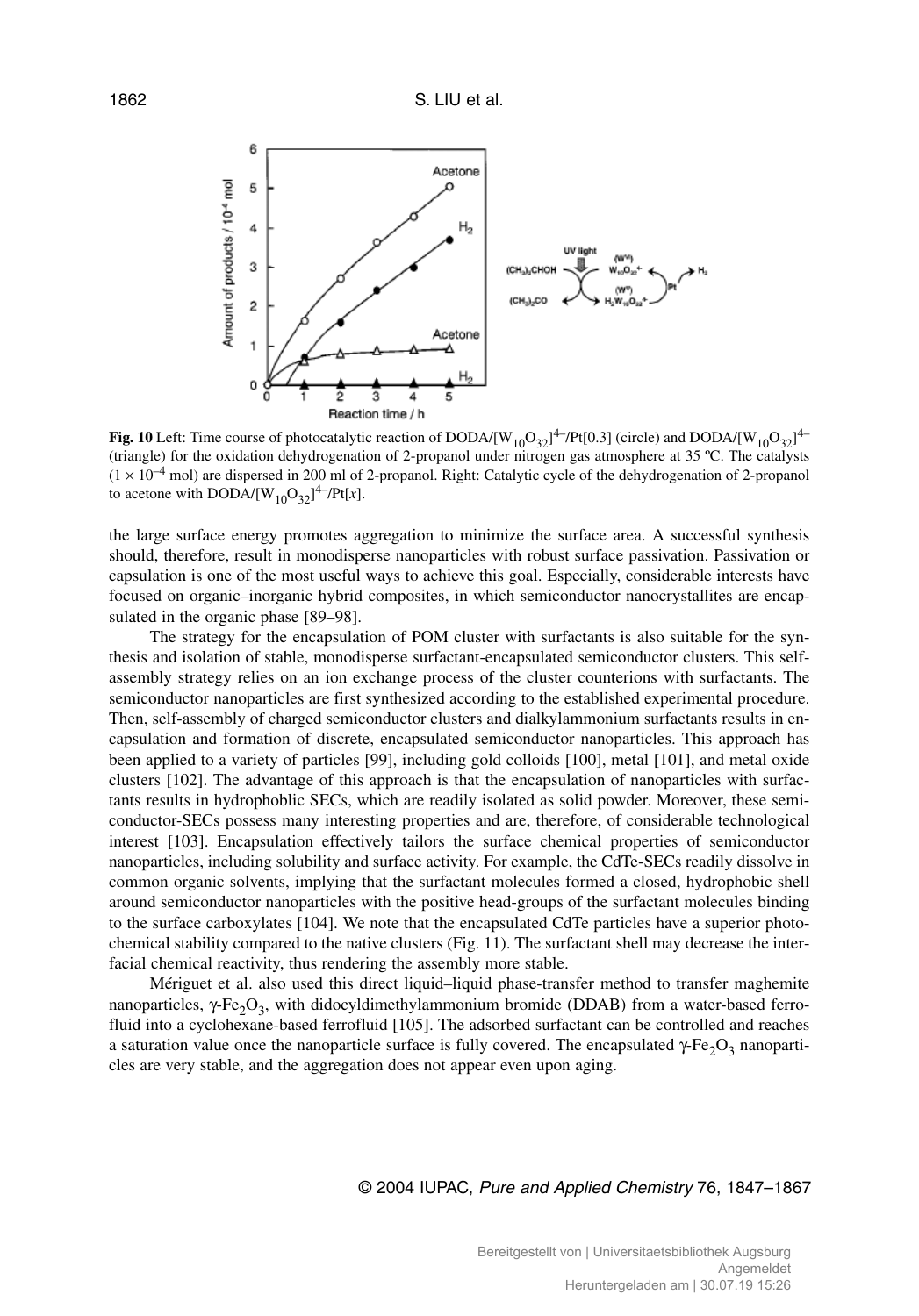

**Fig. 11** Fluorescence intensity of CdTe clusters (open squares) and CdTe-SEC (open circles) as a function of time. The CdTe-SEC showed nearly constant fluorescence intensity under irradiation at the excitation wavelength (400 nm). By contrast, the fluorescence intensity of parent CdTe clusters decays under identical conditions. Also shown is the UV–vis absorbance at 400 nm of the CdTe clusters (full circles). The diminution with time corresponds to a loss of material within the probe beam volume (precipitation), which causes the decrease of fluorescence intensity. (Adapted from ref. [104]).

# **CONCLUSIONS AND OUTLOOK**

In this short review, we showed that surfactant encapsulation is a versatile, highly economic procedure to alter the surface chemical properties of various building blocks from metallosupramolecules (PACs) to inorganic nanocrystals (SECs). The PACs and SECs are organized through electrostatic binding and/or hydrophobic interaction. These building blocks are nested within a shell of surfactants, thus leading to discrete, electrostatically neutral, hydrophobic molecular wires or core-shell particles. An alternative strategy is based on the exchange of the counter cation or counter anion of the building blocks with oppositely charged macromolecules, leading to hybrid nanostructured materials [106].

A central challenge is to characterize these complex soft materials lacking crystalline order, establish quantitative structure–property relationship at a sufficiently accurate level, and control effectively the structure and functionality.

Although rapidly increasing materials are reported in the last years, the methods to incorporate these nanoscaled self-assembled materials or objects into devices on a production (economically feasible) scale have significantly lagged behind. It has been recognized that these self-assembled systems will have to subsequently, or concomitantly, self-organize into hierarchical structures that may also form interconnects to the macroscopic world. Therefore, for many of these devices based on organic or hybrid inorganic–organic compounds, in analogy to biological systems, the structural organization of supramolecular assemblies need to be controlled. Moreover, the potential usefulness and functionality of these materials and systems have largely rested on proof of principle experiments, such as those using scanning-probe tips to construct and evaluate the device. The future developments in the preparation and functionalization of suitable surfactant-encapsulated complexes, the advancements in controlled structural organization, and the progress in new tools to construct the device will surely further promote this development.

#### **ACKNOWLEDGMENTS**

Helmuth Möhwald is acknowledged for valuable discussions. SL is grateful to the AvH foundation for a research fellowship, and DGK and DV thank BMBF, DFG, and VW foundation for financial support.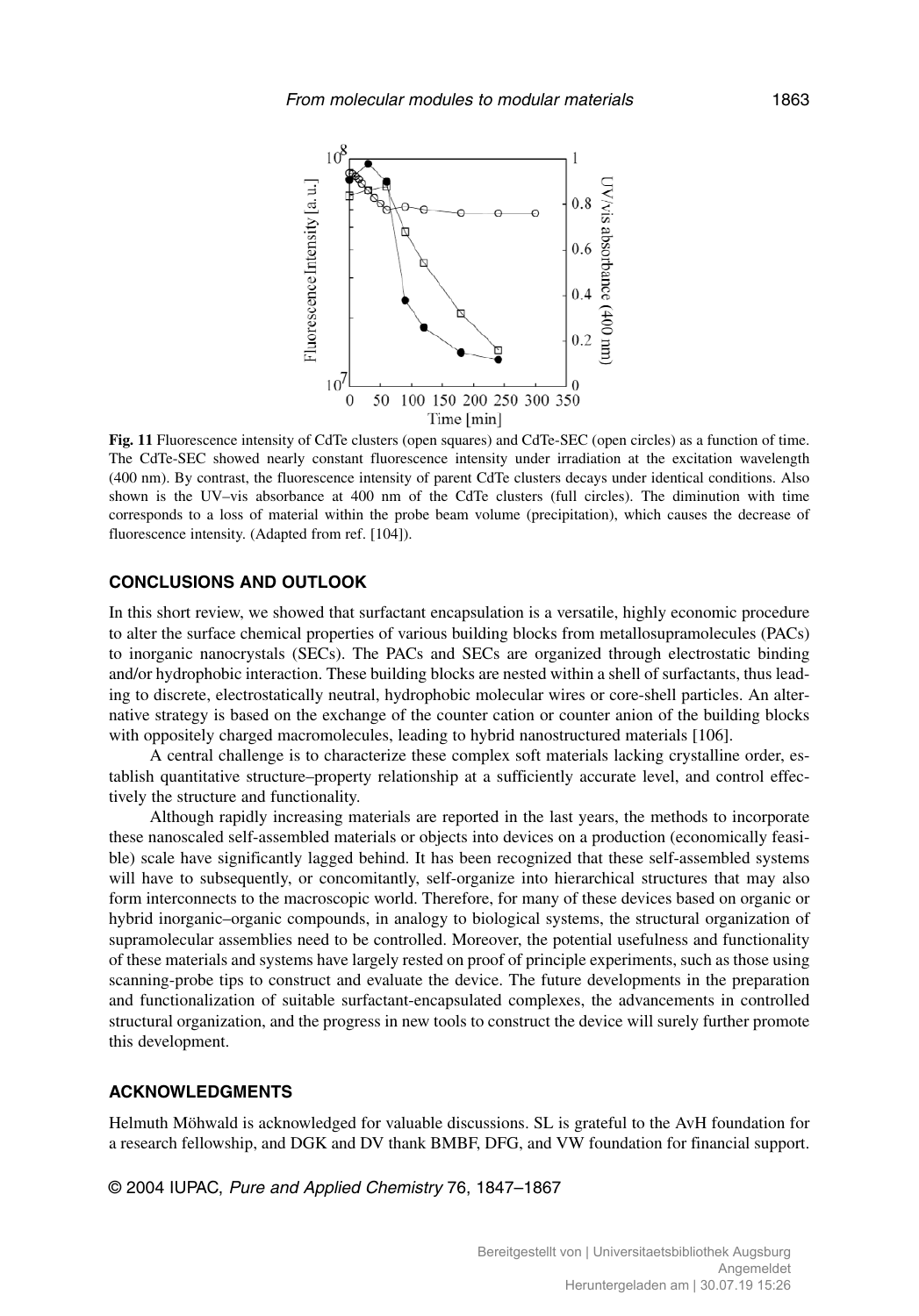# **REFERENCES**

- 1. P. Ball. *Nature* **409**, 413 (2001).
- 2. (a) A. P. Alivisatos, P. F. Barbara, A. W. Castleman, J. Chang, D. A. Dixon, M. L. Klein, G. L. McLondon, J. S. Miller, M. A. Ratner, P. J. Rossky, S. T. Stupp, M. F. Thompson. *Adv. Mater.* **10**, 1297 (1998); (b) M. A. Fox. *Acc. Chem. Res.* **32**, 201 (1999); *Ann. N. Y. Acad. Sci.*, A. Aviram and M. Ratner (Eds.), **852**, 1 (1998); (c) M. A. Reed. *MRS Bull.* **26**, 113 (2001).
- 3. (a) C. M. Drain and D. Mauzerall. *Bioelectrochem. Bioenerg.* **24**, 263 (1990); (b) C. D. Drain, B. Christensen, D. Mauzerall. *Proc. Natl. Acad. Sci. USA* **86**, 6959 (1989); (c) J.-M. Lehn. *Angew. Chem.* **102**, 1347 (1990); *Angew. Chem., Int. Ed. Engl.* **29**, 1304 (1990); (d) J. S. Lindsey. *New J. Chem*. **15**, 153 (1991); (e) P. J. Stang and B. Olenyuk. *Acc. Chem. Res.* **30**, 502 (1997); (e) *Struct. Bonding*, M. Fujita (Ed.), **96**, 149 (2000).
- 4. J. D. Swalen, D. L. Allara, J. D. Andrade, E. A. Chandross, S. Garoff, J. Israelachvili, T. J. McCarthy, R. Murray, R. F. Pease, J. F. Rabolt, K. J. Wynne, H. Yu. *Langmuir* **3**, 932–950 (1987).
- 5. M. Shimomura and T. Sawadaishi. *Curr. Opin. Colloid Interface Sci.* **6**, 11 (2001).
- 6. (a) S. Kosmella, J. Kotz, K. Shirahama, J. Liu. *J. Phys. Chem. B.* **102**, 6459 (1998); (b) Y. Okahata, G. Enna, K. Taguchi, T. Seki. *J. Am. Chem. Soc.* **107**, 5300 (1985); (c) K. Taguchi, S. Yano, K. Hiratani, N. Minora, Y. Okahata. *Macromolecules* **21**, 336 (1988).
- 7. D. A. Tomalia, Z. G. Wang, M. Tirrell. *Curr. Opin. Colloid Interface Sci.* **4**, 3 (1999).
- 8. S. R. Quake and A. Scherer. *Science* **290**, 1536 (2000).
- 9. M. D. Brown, A. G. Schaetzlein, I. F. Uchegbu. *Int. J. Pharm.* **229**, 1 (2001).
- 10. B. H. Wolf, B. K. Keitemeier, A. E. Schmidt, G. H. Richter, G. Duncan. *J. Prosthetic Dentistry* **85**, 401 (2001).
- 11. C. D. Wilkinson, M. Riehle, M. Wood, J. Gallagher, A. S. G. Cutis. *Mater. Sci. Eng., C: Biomim. Supramol. Syt.* **19**, 263 (2002).
- 12. H. Otsuka, Y. Nagasaki, K. Kataoka. *Curr. Opin. Colloid Interface Sci.* **6**, 3 (2001).
- 13. G. A. Mines, B.-C. Tzeng, K. J. Stevenson, J. Li, J. T. Hupp. *Angew. Chem.* **114**, 162 (2002); *Angew. Chem., Int. Ed.* **41**, 154 (2002).
- 14. Two reviews focused on polyelectrolyte-surfactant complex: (a) A. F. Thünemann. *Prog. Polym. Sci.* **27**, 1473 (2002); (b) C. F. J. Faul and M. Antonietti. *Adv. Mater.* **15**, 673 (2003).
- 15. M. Antonietti and J. Conrad. *Angew. Chem., Int. Ed. Engl.* **33**, 1869 (1994).
- 16. M. Antonietti, J. Conrad, A. F. Thünemann. *Macromolecules* **27**, 6007 (1994).
- 17. M. Antonietti, C. Burger, J. Effing. *Adv. Mater.* **7**, 751 (1995).
- 18. F. Yeh, E. L. Sokolov, T. Walter, B. Chu. *Langmuir* **14**, 4350 (1998).
- 19. S. Zhou, C. Burger, F. Yeh, B. Chu. *Macromolecules* **21**, 8157 (1998).
- 20. S. Zhou, F. Yeh, C. Burger, B. Chu. *J. Phys. Chem. B* **103**, 2107 (1999).
- 21. M. Antonietti, S. Henke, A. F. Thünemann. *Adv. Mater.* **8**, 41 (1996).
- 22. M. Antonietti, M. Nesse, G. Blum, F. Kremer. *Langmuir* **12**, 4436 (1996).
- 23. M. Antonietti, M. Maskos, F. Kremer, G. Blum. *Acta Polym.* **47**, 460 (1996).
- 24. M. Tiitu, P. Hiekkataipale, J. Hartikainen, T. Mäkelae, O. Ikkala. *Macromolecules* **35**, 5212 (2002).
- 25. J. Hartikainen, M. Lahtinen, M. Torkkeli, R. Serimaa, J. Valkonen, K. Rissanen, O. Ikkala. *Macromolecules* **34**, 7789 (2001).
- 26. H. Kosonen, J. Ruokolainen, M. Knaapila, M. Torkkeli, K. Jokela, R. Serimaa, G. TenBrinke, W. Bras, A. P. Monkman, O. Ikkala. *Macromolecules* **33**, 8671 (2000).
- 27. H. Kosonen, J. Ruokolainen, M. Knaapila, M. Torkkeli, R. Serimaa, W. Bras, A. P. Monkman, G. ten Brinke, O. Ikkala. *Synth. Met.* **121**, 1277 (2001).
- 28. R. Maeki-ontto, K. de Moel, E. Polushkin, G. Alberda van Ekenstein, G. ten Brinke, O. Ikkala. *Adv. Mater.* **14**, 357 (2002).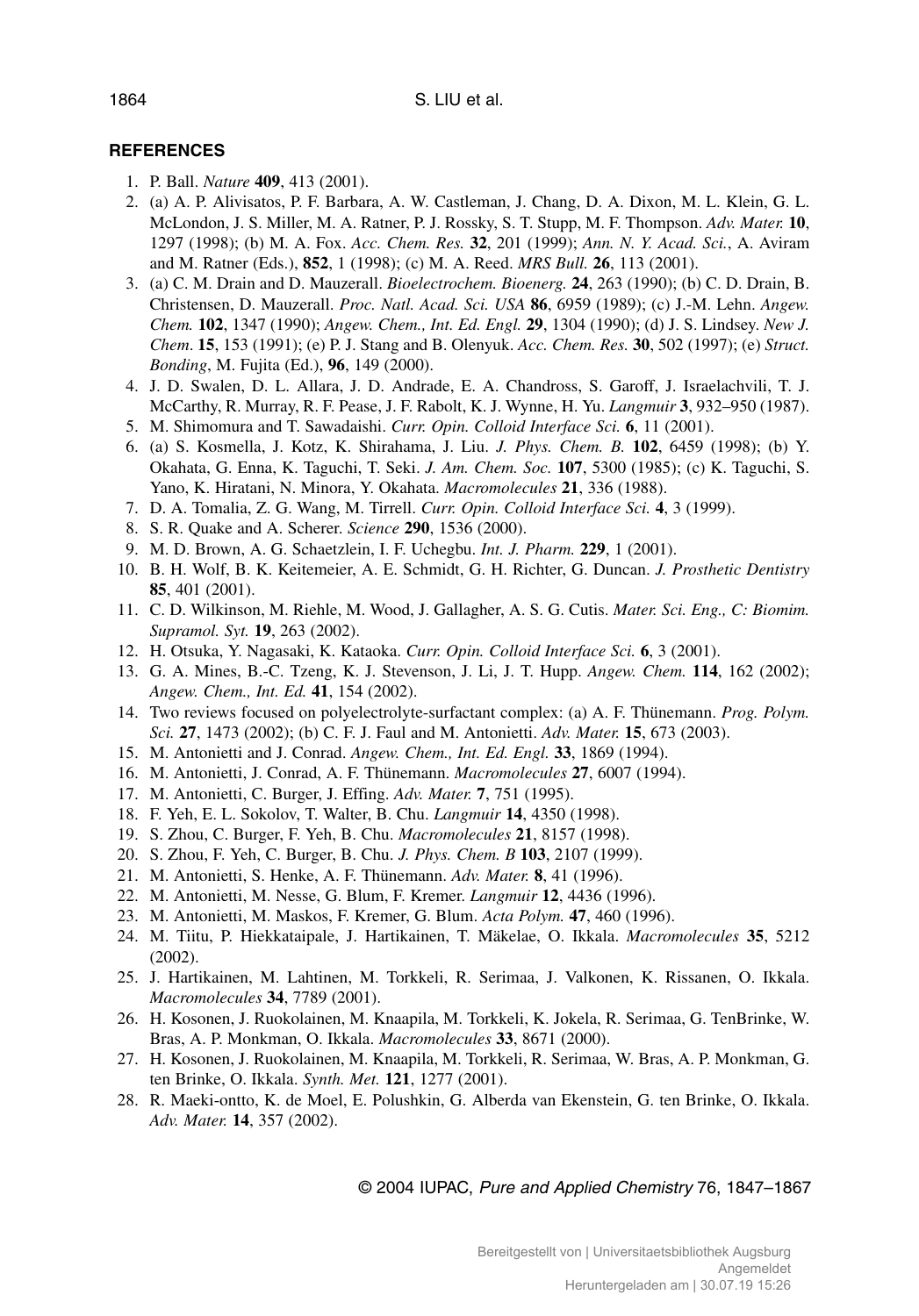- 29. (a) M. Antonietti, A. Kaul, A. F. Thünemann. *Langmuir* **11**, 2633 (1995); (b) M. Antonietti, A. Wenzel, A. F. Thünemann. *Langmuir* **12**, 2111 (1996).
- 30. (a) A. F. Thünemann, J. Beyermann, C. von Ferber, H. Löwen. *Langmuir* **16**, 850 (2000); (b) V. P. Torchilin. *J. Controlled Release* **73**, 137 (2001).
- 31. (a) J. G. Linhardt and D. A. Tirrel. *Langmuir* **16**, 122 (2000); (b) S. General and A. F. Thünemann. *Int. Pharm. J.* **230**, 11 (2001); (c) S. General, J. Rudloff, A. F. Thünemann. *Chem. Commun.* 534 (2002); (d) M. Dreja and W. Lennartz. *Macromolecules* **32**, 3528 (1999).
- 32. (a) M. Dreja and W. Lennartz. *Macromolecules* **32**, 3528 (1999); (b) C. F. L. Faul, M. Antonietti, R. D. Sanderson, H.-P. Hentze. *Langmuir* **17**, 2031 (2001).
- 33. C. K. Ober and G. Wegner. *Adv. Mater.* **9**, 17 (1997).
- 34. U. S. Schubert and C. Eschbaumer. *Angew. Chem., Int. Ed.* **41**, 2892 (2002).
- 35. E. C. Constable. In *Electronic Materials: The Oligomer Approach*, VCH-Wiley, Weinheim (1998).
- 36. V. Bazai and F. Seandola. *Supramolecular Photochemistry,* Harwood, New York (1991).
- 37. J.-M. Lehn. In *Supramolecular Chemistry: Concepts and Perspectives,* pp. 139–195, VCH, New York (1995).
- 38. N. J. Long. *Angew. Chem., Int. Ed.* **34**, 21 (1995).
- 39. V. Balzani and F. Scandola. *Supramolecular Photochemistry*, Ellis Horwood, New York (1991).
- 40. S. Decurtins, P. Gütlich, C. P. Kohler, H. Spiering, A. Hauser. *Chem. Phys. Lett.* **105**, 1 (1984).
- 41. S. Decurtins, P. Gütlich, K. M. Hasselbach, A. Hauser, H. Spiering. *Inorg. Chem*. **24**, 2174 (1985).
- 42. F. Renz, H. Oshio, H. Ksenofontov, M. Waldek, M. Spiering, P. Gütlich. *Angew. Chem., Int. Ed.* **39**, 3699 (2000).
- 43. (a) I. V. Kozhevnikov. *Chem. Rev*. **98**, 171 (1998); (b) N. Mizuno and M. Misono. *Chem. Rev*. **98**, 199 (1998).
- 44. (a) I. A. Weinstock. *Chem. Rev.* **98**, 113 (1998); M. Sadakane and E. Steckhan. *Chem. Rev*. **98**, 219 (1998).
- 45. T. Yamase. *Chem. Rev*. **98**, 307 (1998).
- 46. J. T. Rhule, C. L. Hill, D. A. Judd, R. F. Schinazi. *Chem. Rev*. **98**, 327–357 (1998).
- 47. (a) M. T. Pope. In *Mixed Valence Compounds*, D. B. Brown (Ed.), D. Reidel, Dordrecht, p. 365 (1980); (b) M. T. Pope. *Prog. Inorg. Chem*. **39**, 181 (1991).
- 48. (a) J. P. Gabriel and P. Davidson. *Adv. Mater*. **12**, 9 (2000); (b) A. S. Sonin. *Colloid J.* **60**, 129 (1998); (c) P. Davidson, P. Batail, J. P. Gabriel, J. Livage, C. Sanchez, C. Bourgaux. *Prog. Polym. Sci*. **22**, 913 (1997).
- 49. D. G. Kurth, P. Lehmann, M. Schütte. *Proc. Natl. Acad. Sci.* **97**, 5704 (2000).
- 50. Z. Khattari, E. Hatta, D. G. Kurth, T. M. Fischer. *J. Chem. Phys.* **115**, 9923 (2001).
- 51. D. G. Kurth, N. Severin, J. P. Rabe. *Angew. Chem., Int. Ed. Engl.* **41**, 3681 (2002).
- 52. A. Meister, G. Forster, A. F. Thünemann, D. G. Kurth. *ChemPhysChem* **4**, 1095 (2003).
- 53. P. Lehmann, D. G. Kurth, G. Brezesinski, C. Symietz. *Chem. Eur. J.* **7**, 1646 (2001).
- 54. H. Kuhn and D. Möbius. "Monolayer assemblies", in *Physical Methods of Chemistry Series*, Vol. IX, B. Rossiter and W. Baetzold (Eds.), pp. 375–542, John Wiley, New York (1993).
- 55. (a) D. G. Kurth, D. Volkmer, R. von Klitzing. In *Thin Films Polyelectrolyte Multilayers and Related Multicomposites*, G. Decher and J. Schlenoff (Eds.), Chap. 14, pp. 393–426, Wiley-VCH, New York (2003); (b) M. Schütte, C. Stolle, D. G. Kurth. *Supramol. Chem.* **15**, 549 (2003); (c) M. Schütte, D. G. Kurth, M. R. Linford, H. Cölfen, H. Möhwald. *Angew. Chem.* **110**, 3058 (1998); *Angew. Chem., Int. Ed.* **37**, 2891 (1998).
- 56. D. G. Kurth, A. Meister, A. F. Thünemann, G. Forster. *Langmuir* **19**, 4055 (2003).
- 57. S. S. Sheiko and M. Möller. *Chem. Rev.* **101**, 4099 (2001).
- 58. S. S. Sheiko. *Adv. Polym. Sci.* **151**, 6 (2000).
- 59. J. P. Rabe and S. Buchholz. *Science* **253**, 424 (1991).
- 60. N. Severin, J. P. Rabe, D. G. Kurth. *J. Am. Chem. Soc.* **126**, 3696 (2004).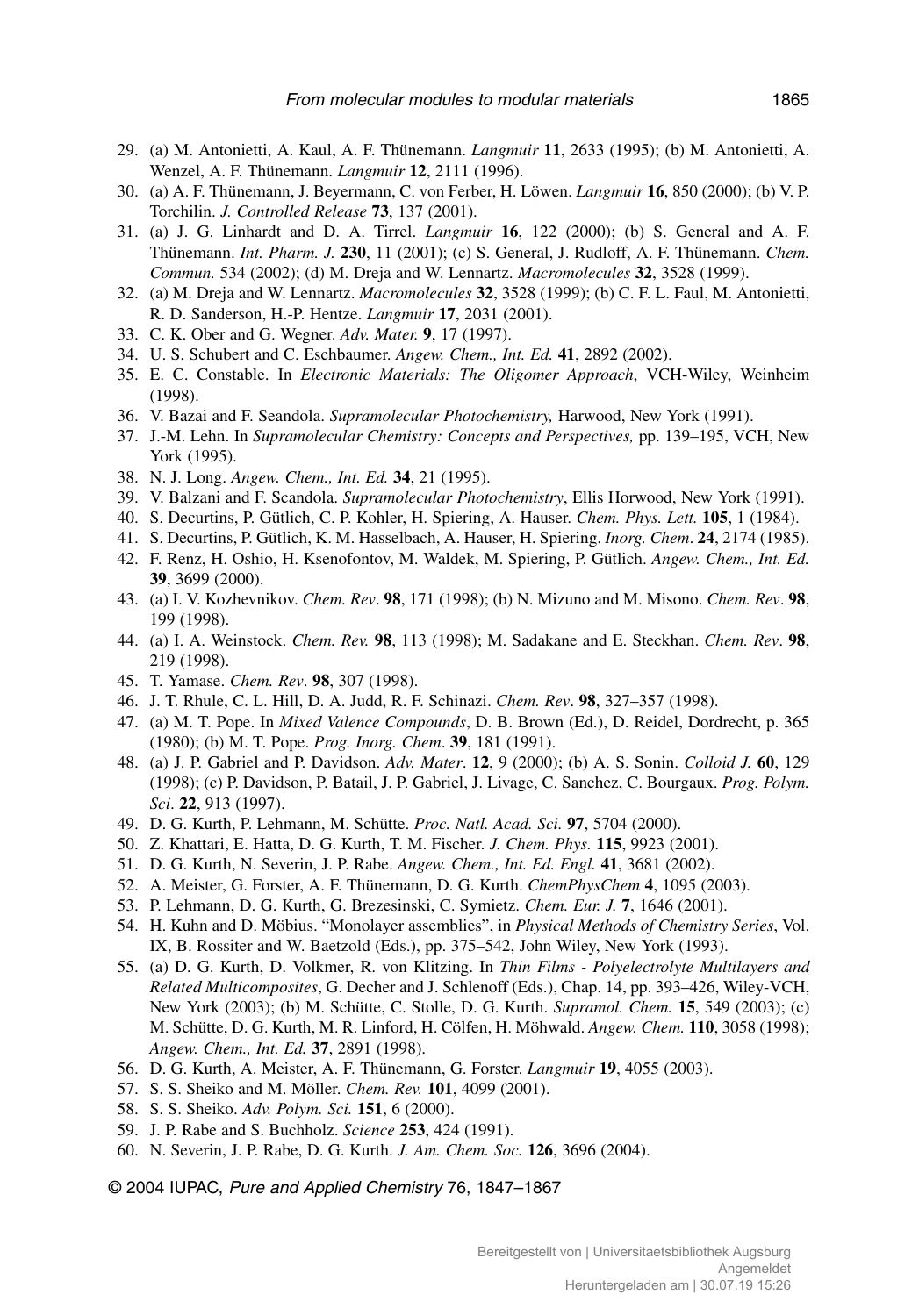- 61. S. Valkama, T. Ruotsalainen, H. Kosonen, J. Ruokolainen, M. Torkkeli, R. Serimaa, G. ten Brinke, O. Ikkala. *Macromolecules* **36**, 3986 (2003); S. Valkama, R. Maki-Ontto, M. Stamm, G. ten Brinke, O. Ikkala. *Stud. Surf. Sci. Catal.* **141**, 371 (2002).
- 62. N. Kimizuka, N. Oda, T. Kunitake. *Inorg. Chem.* **39**, 2684 (2000).
- 63. S. Valkama, O. Lehtonen, K. Lappalainen, H. Kosonen, P. Castro, T. Repo, M. Torkkeli, R. Serimaa, G. ten Brinke, M. Loskelä, O. Ikkala. *Macromol. Rapid Commun.* **24**, 556 (2003).
- 64. C. M. Drain. *Proc. Natl. Acad. Sci. USA* **99**, 5178 (2002).
- 65. (a) M. Washhold and M. Kanatzidis. *Chem. Mater.* **12**, 2914–2923 (2000); (b) G. G. Jananer, A. D. Dobley, P. Y. Zavalij, M. S. Whittingham. *Chem. Mater.* **9**, 647–649 (1997); (c) B. Donnoi, B. Heinrich, T. Gulik-Krzywicki, H. Delacroix, D. Guillon, D. W. Bruce. *Chem. Mater.* **9**, 2951 (1997); (d) A. I. Smirnova and D. W. Bruce. *Chem. Commun.* 176–177 (2002).
- 66. (a) F. Bonhomme and M. G. Kantzidis. *Chem. Mater.* **10**, 1153 (1998); (b) M. J. MacLachlan, N. Coombs, G. A. Ozin. *Nature* **397**, 681 (1999); (c) M. J. MacLachlan, N. Coombs, R. L. Bedard, S. White, L. K. Thompson, G. A. Ozin. *J. Am. Chem. Soc.* **121**, 12005 (1999); (d) F. Camerel, M. Antonietti, C. F. J. Faul. *Chem. Eur. J.* **9**, 2160–2166 (2003); (e) J. Sayettat, L. M. Bull, J.-C. P. Gabriel, S. Jobic, F. Cameral, A.-M. Marie, M. Fourmigue, P. Batail, R. Brec, R.-L. Zinglebert. *Angew. Chem., Int. Ed. Engl.* **37**, 1711 (1998).
- 67. K. Binnemans, L. Jongen, C. Gorlerr-Walrand, W. D'Olieslager, D. Hinz, G. Meyer. *Eur. J. Inorg. Chem.* **7**, 1429–1436 (2000).
- 68. B. Messer, J. H. Song, M. Huang, Y. Wu, F. Kim, P. Yang. *Adv. Mater.* **12**, 1526 (2000).
- 69. G. Schmid. *Clusters and Colloids*, VCH, Weinheim (1994).
- 70. P. Gouzerh and A. Proust. *Chem. Rev.* **98**, 77 (1998).
- 71. J. H. Fendler. *Nanoparticles and Nanostructured Films*, VCH-Wiley, Weinheim (1998).
- 72. (a) M. Clemente-León, C. Mingotaud, B. Agricole, C. J. Gómez-García, E. Coronado, P. Delhaes. *Angew. Chem., Int. Ed. Engl.* **36**, 1114 (1997); (b) C. G. Janauer, A. Dobley, J. D. Guo, P. Zavalij, M. S. Whittingham. *Chem. Mater.* **8**, 2096 (1996); (c) A. Stein, M. Fendorf, T. P. Jarvie, K. T. Müller, A. J. Benesi, T. E. Mallouk. *Chem. Mater.* **7**, 304 (1995).
- 73. D. G. Kurth, P. Lehmann, D. Volkmer, H. Cölfen, M. J. Koop, A. Müller, A. Du Chesne. *Chem. Eur. J.* **6**, 385 (2000).
- 74. D. Volkmer, A. Du Chesne, D. G. Kurth, H. Schnablegger, P. Lehmann, M. J. Koop, A. Müller. *J. Am. Chem. Soc*. **122**, 1995 (2000).
- 75. D. G. Kurth, P. Lehmann, D. Volkmer, A. Müller, D. Schwahn. *J. Chem. Soc., Dalton Trans.* 3989 (2000).
- 76. D. Volkmer, B. Bredenkötter, J. Tellenbröker, P. Kögerler, D. G. Kurth, P. Lehmann, H. Schnablegger, D. Schwahn, M. Piepenbrink, B. Krebs. *J. Am. Chem. Soc*. **124**, 10489 (2002).
- 77. D. Braga. *J. Chem. Soc., Dalton Trans.* 3705 (2000).
- 78. I. Moriguchi, K. Orishikida, Y. Tokuyama, H. Watabe, S. Kagawa, Y. Teraoka. *Chem. Mater.* **13**, 2430 (2001).
- 79. R. C. Chambers, E. J. O. Atkinson, D. McAdams, E. J. Hayden, D. J. A. Brown. *Chem. Commun.* 2456 (2003).
- 80. The molecular surface area of a single DODA cation as determined from the lamellar arrangement of DODA cations in the single-crystal structure of the compound DODA-Br (monohydrate), CSD entry code CIYWOW20, is 56.7 Å<sup>2</sup> [K. Okuyama, Y. Soboi, N. Iijima, K. Hirabayashi, T. Kunitake, T. Kajiyama. *Bull. Chem. Soc. Jpn*. **61**, 1485–1490 (1988)]. Empirical values for the molecular surface area of a single DODA cation have been frequently determined from the Langmuir isotherms of compressed DODA monolayers spread at the air–water interface. The reported values range from  $60-100 \text{ Å}^2/\text{DODA}$  molecule, depending on the chemical nature of counter anions within the aqueous subphase. See: J. Marra. *J. Phys. Chem.* **90**, 2145 (1986); M. Clemente-León, B. Agricole, C. Mingotaud, C. J. Gómez-García, E. Coronado, P. Delhaes. *Langmuir* **13**, 2340 (1997).